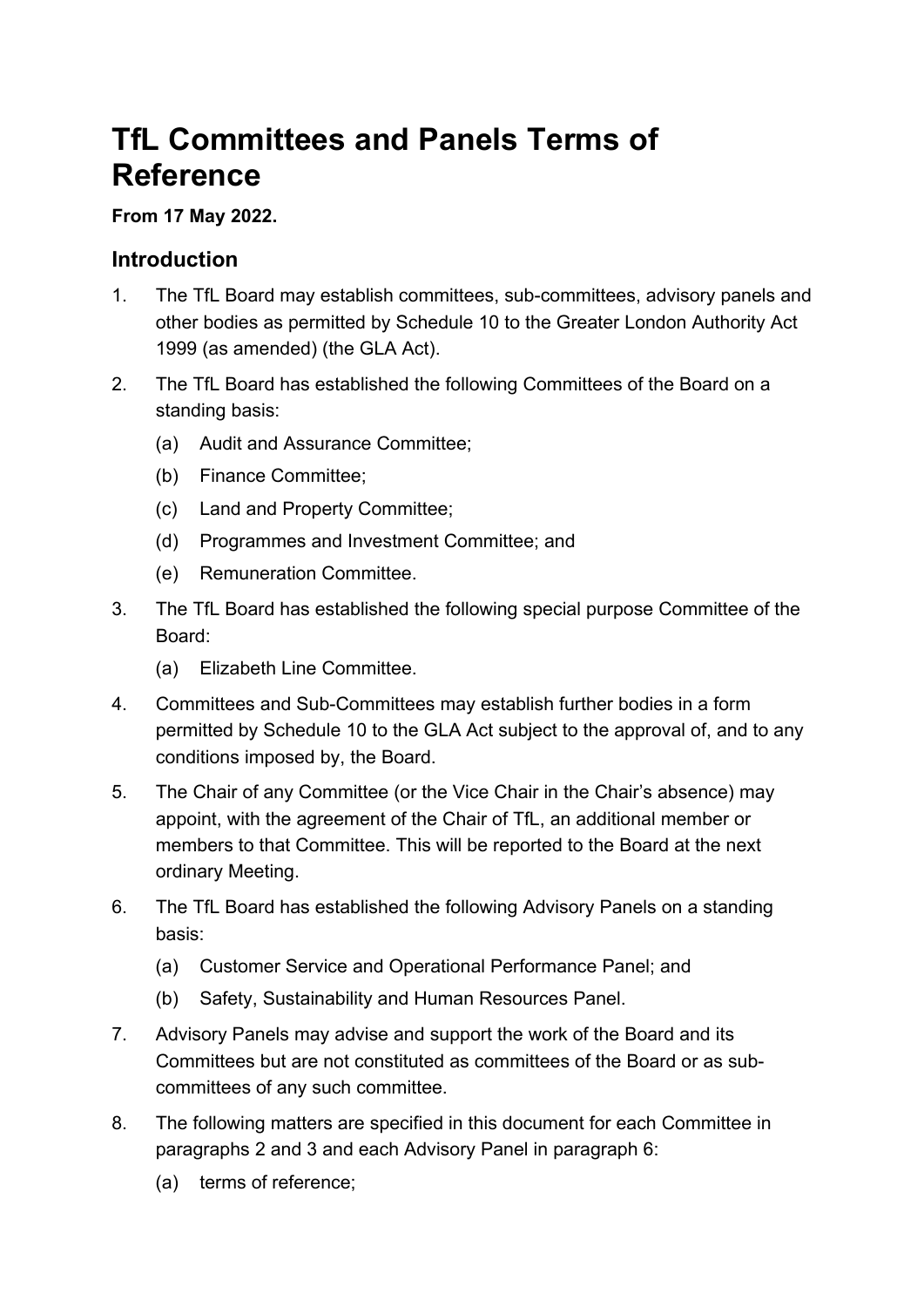- (b) whether of an executive or advisory status;
- (c) its status for the purposes of Part 5A of the Local Government Act 1972;
- (d) membership;
- (e) the Chair;
- (f) quorum;
- (g) frequency of meetings;
- (h) procedural or reporting arrangements; and
- (i) secretarial arrangements.
- 9. Part 1 of TfL Standing Orders will apply to proceedings of the Committees, Panels and any other bodies established by the Board under Schedule 10 of the GLA Act.
- 10. All Members of TfL may attend any Committee or Advisory Panel meeting but they may only vote at a Committee meeting if they are members of the relevant Committee.
- 11. Any Member of TfL may submit a request to the General Counsel to receive the agenda, papers and/or minutes relating to meetings of any Committees, Sub-Committees and Advisory Panels of which he or she is not a member. The General Counsel shall provide the requested documents to that Member at the same time as they are provided to members of the relevant Committee, Sub-Committee or Advisory Panel.

#### **Document history**

- 12. This document was originally approved by the Board on 10 November 2017. The following updates were approved or authorised by the Board:
	- 26 July 2018, 22 May 2019 and 29 July 2019: Terms of Reference of the Remuneration Committee amended to reflect changes to membership, job titles and the staff that fall within the remit of the Committee;
	- 30 September 2020 (by Chair's Action): to include the Terms of Reference of the Elizabeth Line Committee and associated changes to the Terms of Reference of other Committees and Panels; and
	- 7 May and 6 September 2021 to reflect changes to the Board, resulting in Members leaving Committees and Panels.
	- 1 January 2022 (approved 8 December 2021) to reflect changes to the Board and a substantive review of Committee and Panel membership.
	- 3 February 2022 (approved 2 February 2022) to reflect a change to Board and Committee membership and changed by the General Counsel, under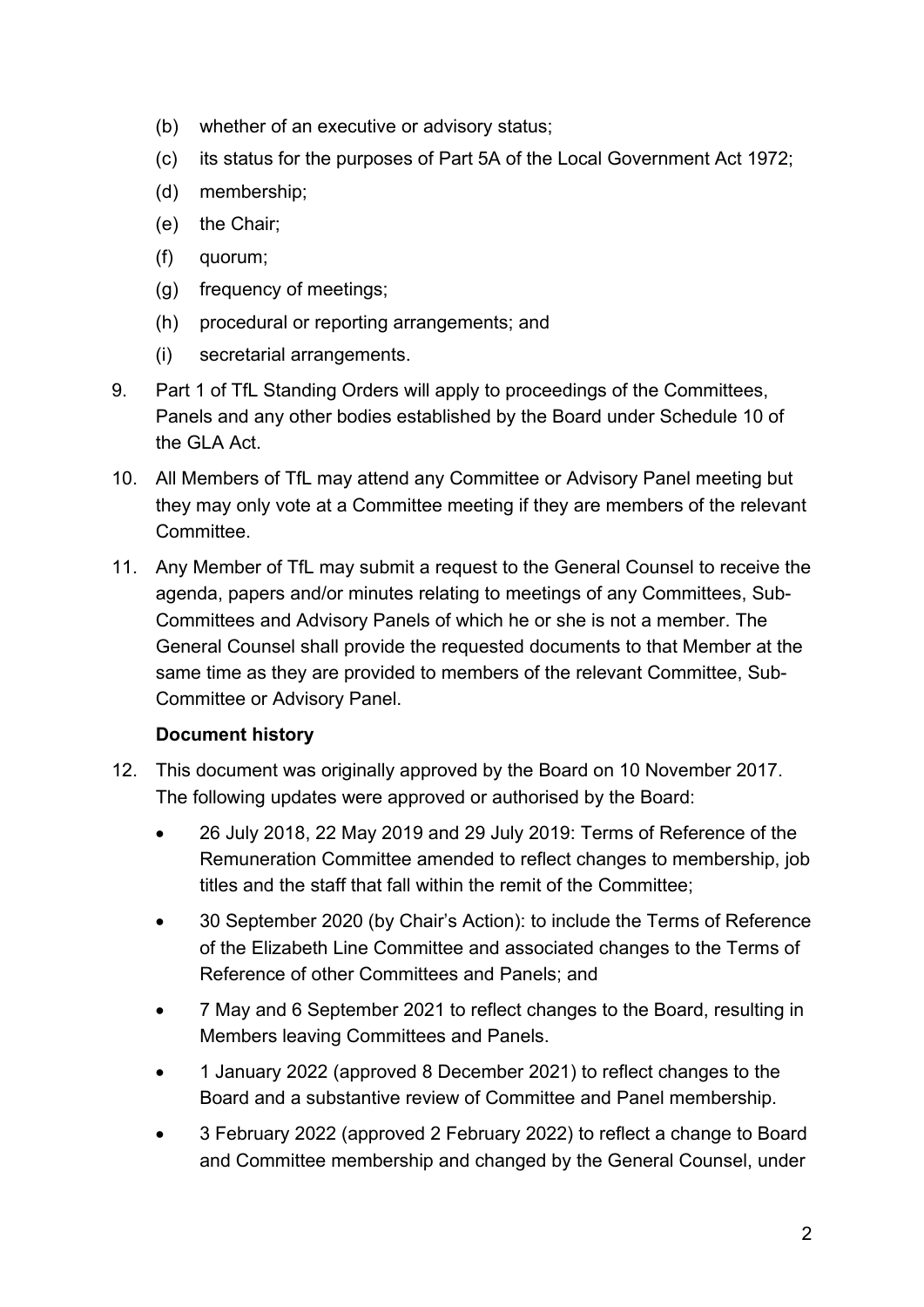Standing Order 5(b), to reflect changes in Postholders, titles and responsibilities of Officers.

• 1 April 2022 (approved 23 March 2022) to include the terms of reference of a Land and Property Committee, including related changes to the Finance and Programmes and Investment Committees; and changes to the terms of reference of the Finance Committee following a general delegation from the Board in relation to treasury management strategies and policies.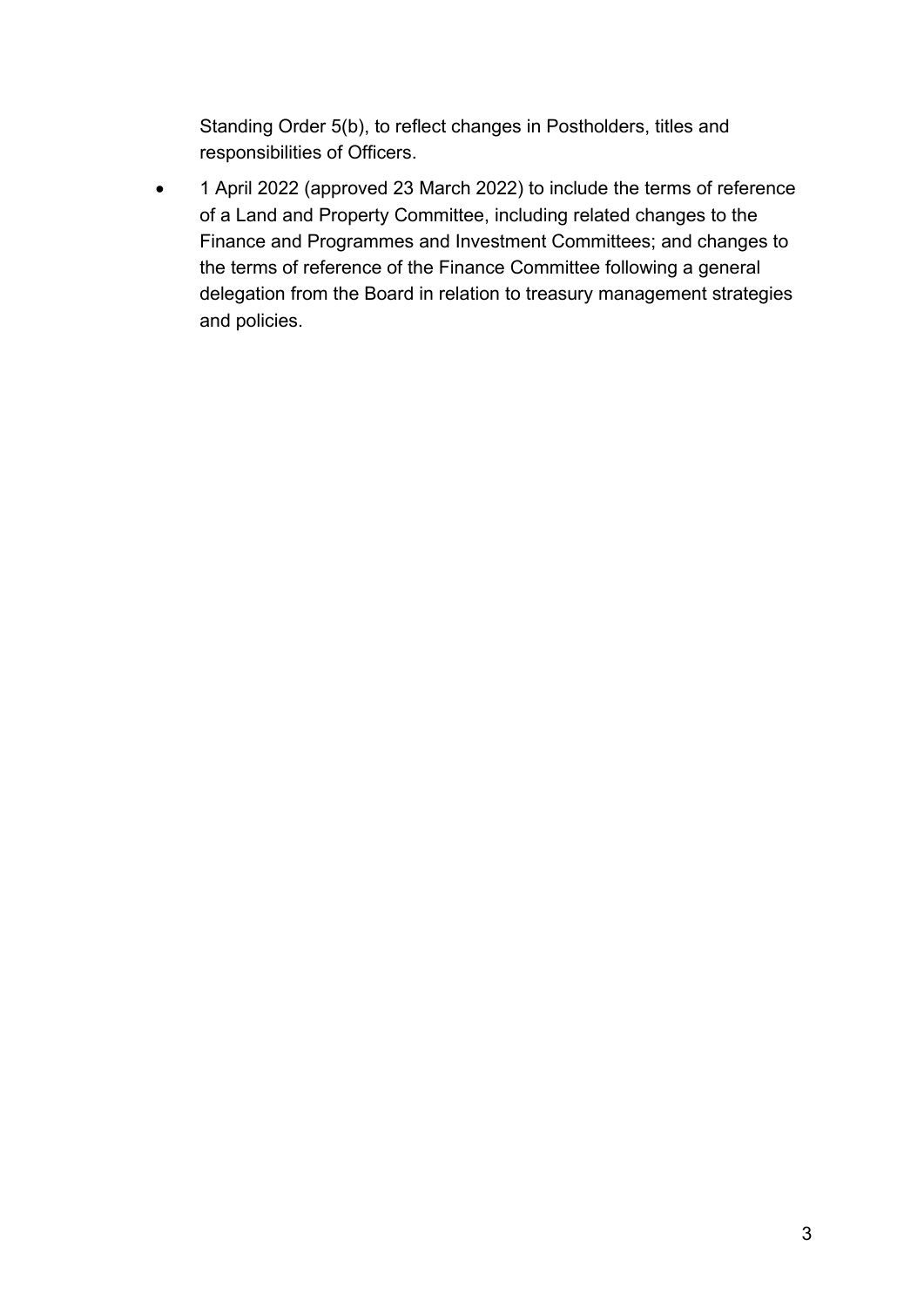# **Audit and Assurance Committee**

| <b>Status</b>        | Decision-making with full delegated powers within its terms of<br>reference.                                                                                                                                                        |
|----------------------|-------------------------------------------------------------------------------------------------------------------------------------------------------------------------------------------------------------------------------------|
|                      | Part 5A of the Local Government Act 1972 applies as this is a<br>Committee of TfL.                                                                                                                                                  |
| <b>Membership</b>    |                                                                                                                                                                                                                                     |
| Chair                | <b>Mark Phillips</b>                                                                                                                                                                                                                |
| <b>Vice Chair</b>    | Anurag Gupta                                                                                                                                                                                                                        |
| <b>Other Members</b> | <b>Cllr Julian Bell</b><br><b>Kay Carberry CBE</b><br>Dr Mee Ling Ng OBE                                                                                                                                                            |
| In attendance        | <b>Chief Finance Officer</b><br>Director of Risk and Assurance<br><b>General Counsel</b><br><b>External Auditors</b><br>Any Board Member may attend and with the Chair's<br>agreement other persons may attend all or any part of a |
| <b>Secretary</b>     | meeting<br>To be agreed by General Counsel                                                                                                                                                                                          |
| Quorum               | Three members                                                                                                                                                                                                                       |
|                      |                                                                                                                                                                                                                                     |

### **Frequency of Meetings**

- 1. The Committee will meet at least four times a year or at such greater frequency as determined by the Chair.
- 2. A special meeting of the Committee may also be convened by a written requisition delivered to the General Counsel by any of the following:
	- (a) the Chief Finance Officer;
	- (b) the Director of Risk and Assurance;
	- (c) the Chief Safety, Health and Environment Officer;
	- (d) the External Auditors; or
	- (e) any equivalent Postholder in relation to the Crossrail Project.
- 3. Special meetings will be held within 10 working days of receipt of the requisition by the General Counsel.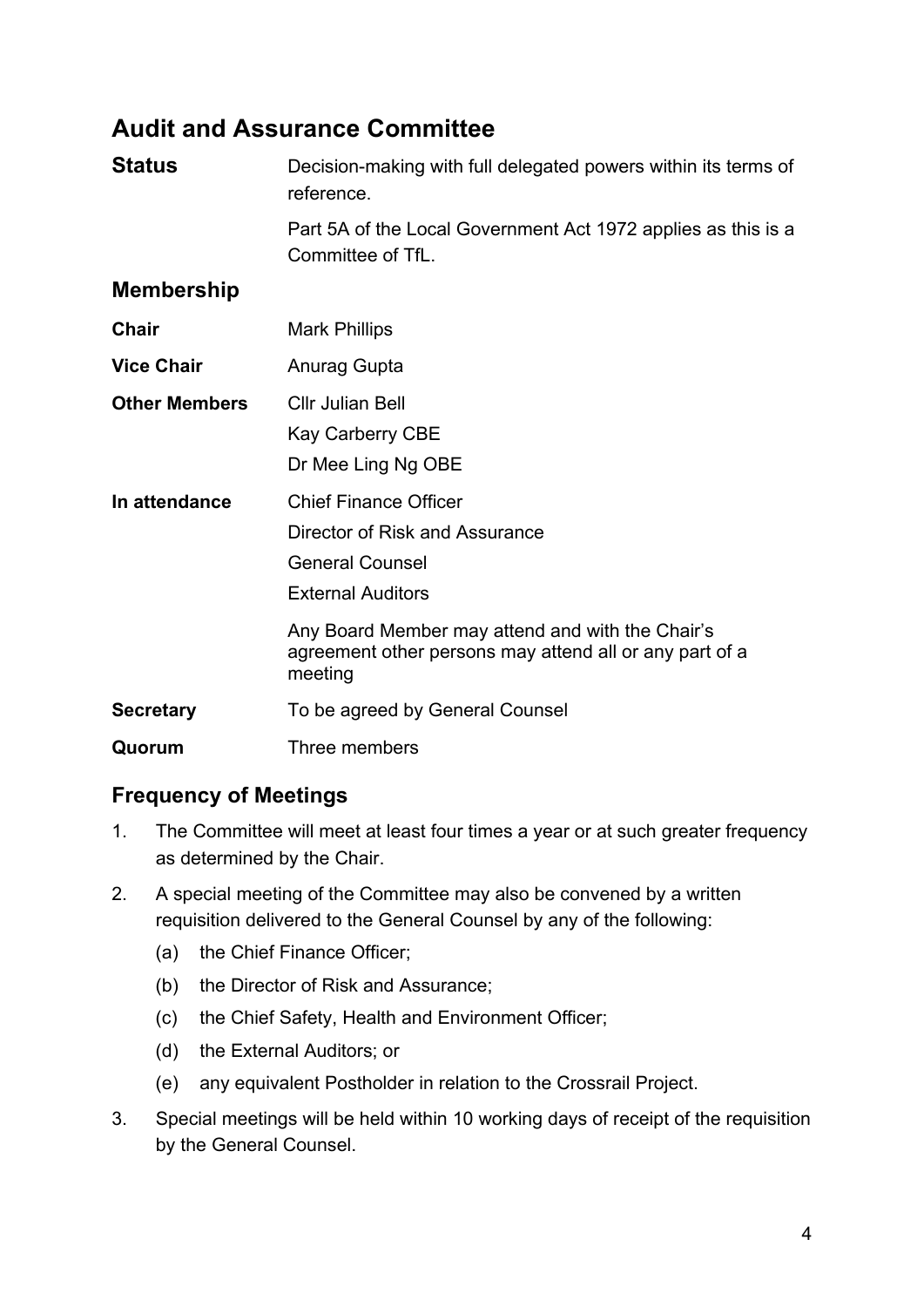### **Terms of Reference**

- 4. To review the arrangements put in place by Officers to ensure that the TfL Group prepares its Annual Statement of Accounts and other published financial reports in accordance with all relevant legislation and accounting standards.
- 5. The Committee will review the Annual Statement of Accounts and the Annual Report:
	- (a) including any statements therein made by the Board;
	- (b) monitoring the accounting policies used in their preparation; and
	- (c) monitoring significant financial reporting judgements.
- 6. At least annually, members of the Committee will meet separately with each of the Director of Risk and Assurance, the Chief Finance Officer and the chair of the Independent Investment Programme Advisory Group (IIPAG) without any other Officer being present.
- 7. To review the effectiveness of the systems of internal control in place throughout the TfL Group, on the basis of reports from management, Internal Audit and the External Auditors. Internal control is not restricted to financial control but includes, inter alia, the arrangements that management has put in place for:
	- (a) the systematic identification of business risks and mitigating controls and procedures for ensuring these are properly implemented and effective;
	- (b) legal compliance;
	- (c) budgetary control;
	- (d) oversight and assurance of the Investment Programme (including the Crossrail Project); and
	- (e) ensuring a systematic approach to minimise the risk of fraud.
- 8. To ensure that an adequate and effective system of internal audit and assurance is maintained.
- 9. To agree external audit fees.
- 10. To maintain an oversight of corporate governance throughout the TfL Group and receive, on an annual basis, reports from the General Counsel and the Director of Risk and Assurance on the implementation, operation of and compliance with TfL's Code of Corporate Governance.
- 11. To maintain an overview of the Standing Orders in respect of contract procedure rules, financial regulation and codes of conduct and behaviour.
- 12. To recommend the adoption of the Annual Governance Statement.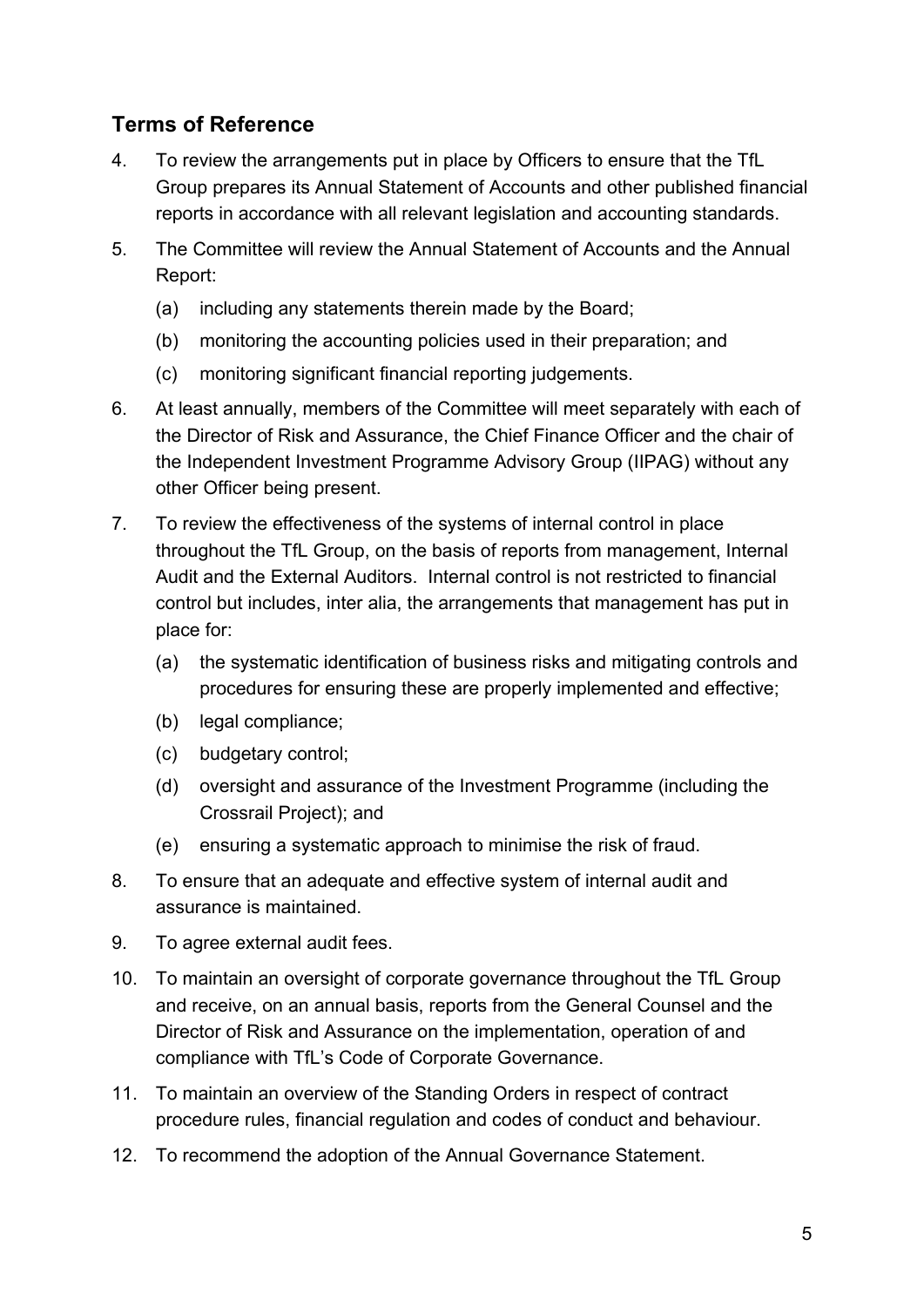- 13. To review the appropriateness of the response to reports under 'whistleblowing' procedures.
- 14. To review, and exceptionally to request, the carrying out of audits and reviews of health, safety and environmental management systems and resilience policies, arrangements and procedures, as necessary, and to review progress with the implementation of recommendations arising from such audits.
- 15. To review the integrated assurance framework.
- 16. To approve the integrated assurance plan.
- 17. To have oversight of strategic risk.
- 18. The Committee will:
	- (a) be kept apprised of any proposed external audit inspections;
	- (b) receive copies of any external audit inspection reports; and
	- (c) receive internal reports on the implementation of procedures and controls to address issues raised therein.
- 19. The Committee may call upon any Chief Officer or other Officer to provide it with information, either orally or in writing. The Committee may also have access to all TfL Group records and documentation for the purposes of exercising its functions as an audit committee and for no other reason.

#### **Relationship with Internal Audit**

- 20. The Committee will review the audit plans and scope of Internal Audit and available resource and shall be able to require Internal Audit to carry out specific investigations.
- 21. The Committee will review and discuss audit findings and monitor management responses to these findings to ensure appropriate follow-up measures are taken.
- 22. Upon resignation the Director of Risk and Assurance will report to the Committee as to the reasons for resignation.

#### **Relationship with External Audit**

- 23. The Committee will meet with the External Auditors before the audit commences to communicate any matters of which the Committee considers the External Auditors should be aware, and to review the audit plans and scope.
- 24. The Chief Finance Officer shall make available to the Committee such information and explanations as it requires in order for it to discuss with the External Auditors any issues arising from the audit and to carry out its review of: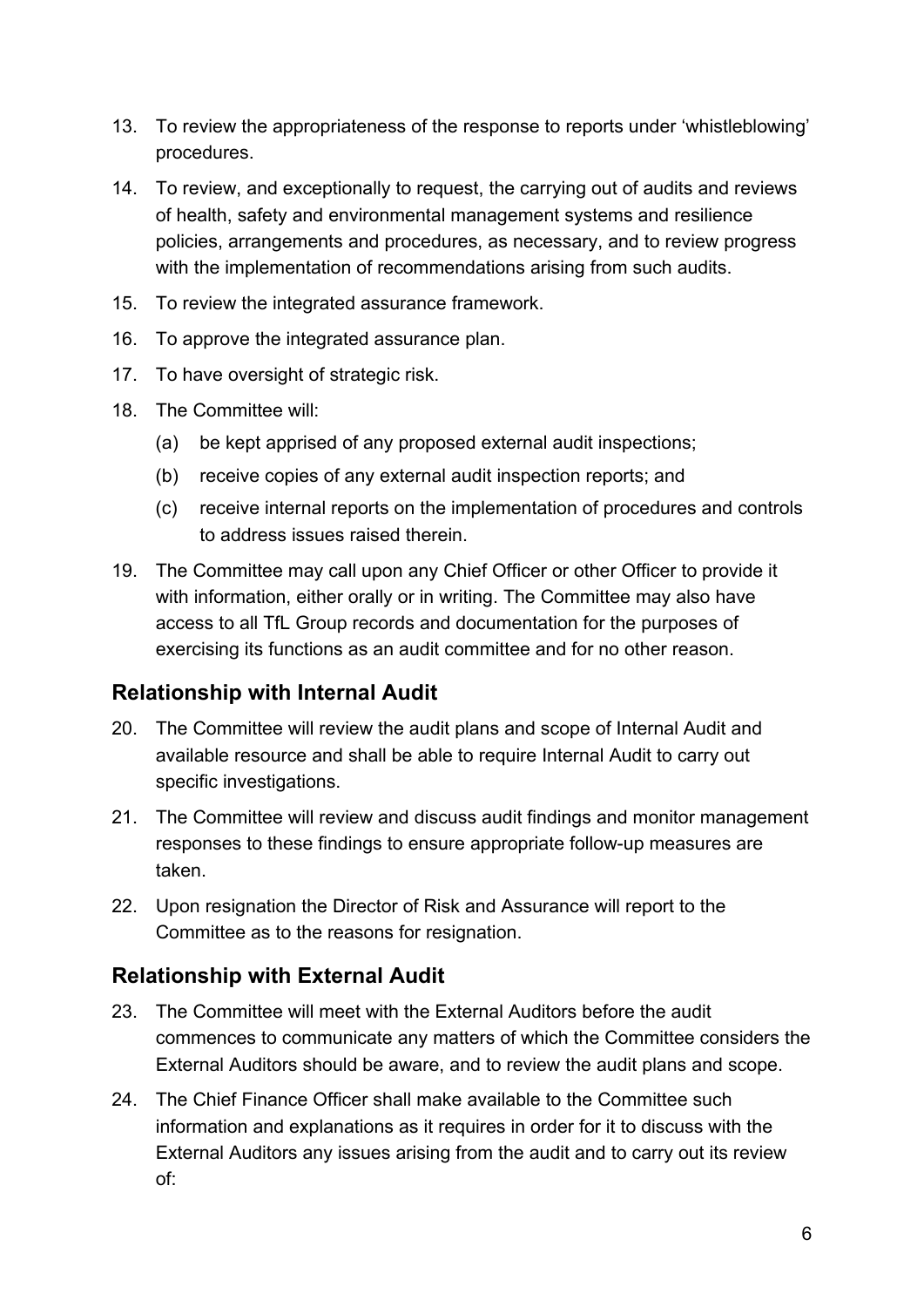- (a) the Annual Report and Statement of Accounts;
- (b) the Annual Audit Letter, together with management's responses; and
- (c) other external audit reports.
- 25. Following the completion of each statutory audit, the Committee will review the effectiveness of the External Auditor's performance and its independence and objectivity.
- 26. At least annually the members of the Committee shall meet with the External Auditors without any Officer being present.
- 27. The Committee will develop and implement policy on the engagement of the external auditors to supply non-audit services.

#### **Relationship with the Independent Investment Programme Advisory Group**

- 28. At least twice each year, the Committee will review:
	- (a) the content of the annual workplan and budget for the IIPAG, considering any recommendations made by the Programmes and Investment Committee and, where the Committee considers changes to the workplan and/or budget are appropriate, it may approve those changes; and
	- (b) the activities of the IIPAG in implementing that workplan (as it may have been amended).
- 29. The Committee will review the quarterly reports of the IIPAG and the management response to those reports.

#### **TfL Scorecard**

30. Annually to review and agree the outcome of the TfL Group Scorecard.

#### **Reporting**

31. The Committee will report any meeting to the Board at the next ordinary Meeting.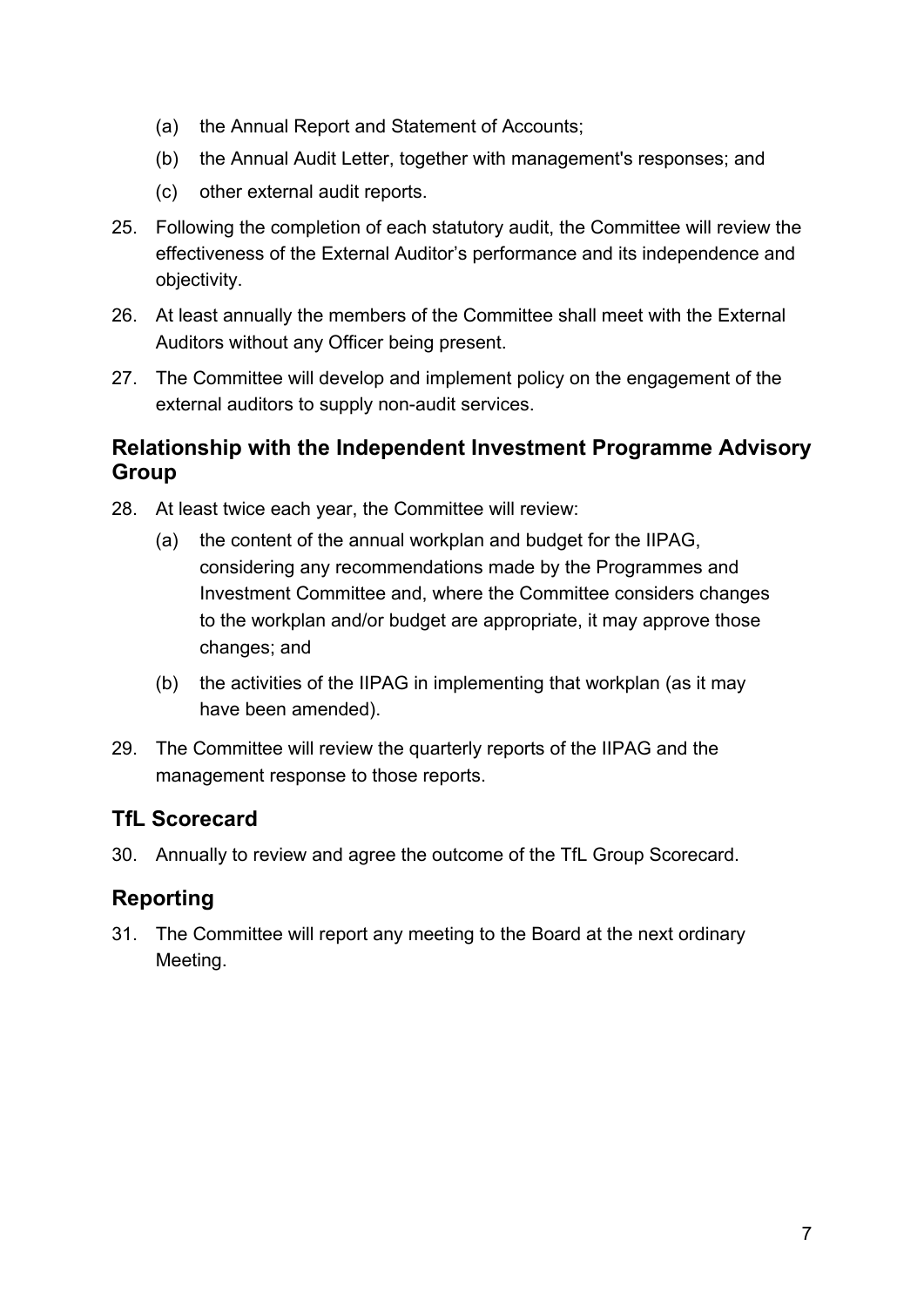# **Finance Committee**

| <b>Status</b>        | Decision-making with full delegated powers within its terms of<br>reference.                                                                                                                             |
|----------------------|----------------------------------------------------------------------------------------------------------------------------------------------------------------------------------------------------------|
|                      | Part 5A of the Local Government Act 1972 applies as this is a<br>Committee of TfL.                                                                                                                       |
| <b>Membership</b>    |                                                                                                                                                                                                          |
| Chair                | Anne McMeel                                                                                                                                                                                              |
| <b>Vice Chair</b>    | <b>Ben Story</b>                                                                                                                                                                                         |
| <b>Other Members</b> | <b>Professor Greg Clark CBE</b><br>Seb Dance<br>Anurag Gupta<br>Dr Nina Skorupska CBE                                                                                                                    |
| In attendance        | Government Special Representative (Becky Wood)<br><b>Chief Finance Officer</b><br>Any Board Member may attend and with the Chair's<br>agreement other persons may attend all or any part of<br>a meeting |
| <b>Secretary</b>     | To be agreed by General Counsel                                                                                                                                                                          |
| Quorum               | Three members                                                                                                                                                                                            |

# **Frequency of Meetings**

1. The Committee will meet at least four times a year or at such greater frequency as determined by the Chair.

#### **Terms of Reference**

#### **Advice to the Board**

- 2. The Committee will advise on and assist the Board with issues relating to financial matters including income generation and, in particular, provide advice in relation to the following matters reserved to the Board for determination:
	- (a) TfL's Business Plan;
	- (b) the TfL Group Budget;
	- (c) annually, Prudential Indicators (including the authorised limit for borrowing);
	- (d) the disposal or transfer of the whole or any part of TfL's or a Subsidiary Entity's Undertaking when the number of staff involved exceeds 100.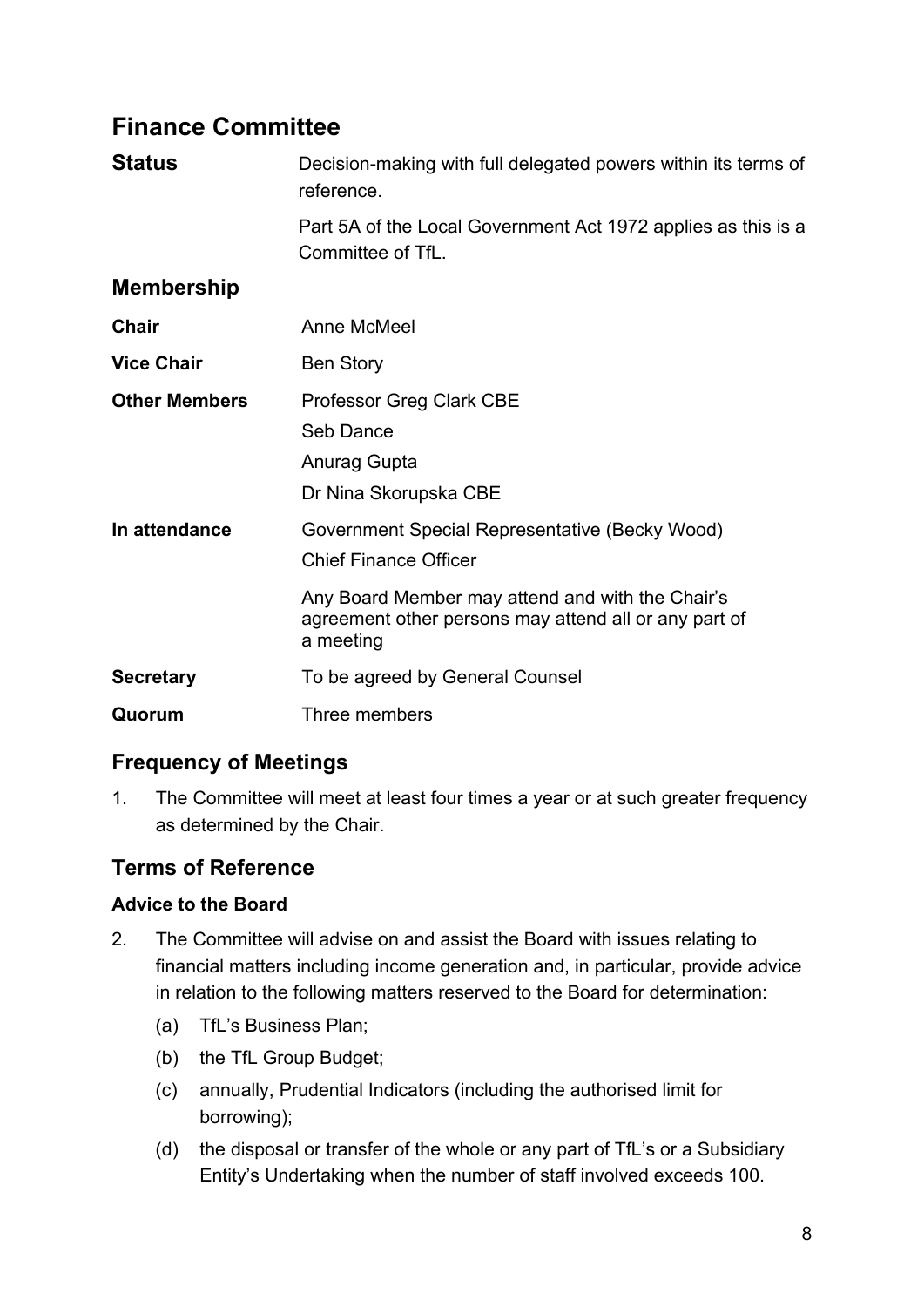### **Treasury Management Strategy**

- 3. The Committee will approve:
	- (a) annually, the Treasury Management Strategy (including the borrowing and investment strategies);
	- (b) Treasury Management Policies;
	- (c) policies regarding the exercise of power to issue guarantees and indemnities associated with guarantees;
	- (d) policies regarding the exercise of power to give financial assistance; and
	- (e) policies regarding the exercise of power to enter into derivative investments.
- 4. The Committee will monitor the implementation of the annual Treasury Management Strategy and may approve, notwithstanding the value of any transaction, the implementation of any liability management exercise exceeding delegated authorities of Officers as may be required by the annual Treasury Management Strategy and/or Treasury Management Policy Statement.

#### **Derivative Investments**

- 5. The Committee will monitor the implementation of the TfL Group Policy Relating to the Use of Derivative Investments and may:
	- (a) approve, notwithstanding the value of any transaction, proposals for individual and/or any programme of derivative investments pursuant to section 49 of the Transport for London Act 2008 and issue guidance and directions as to the exercise of functions pursuant to that section, provided that any such approvals, guidance and directions are in accordance with the TfL Group Policy Relating to the Use of Derivative Investments; and
	- (b) approve, as part of the annual Treasury Management Strategy, exposure limits relating to counterparties to derivative investments.

### **Commercial Development**

- 6. The Committee is authorised by Standing Orders to review and grant Authorities in relation to Commercial Development opportunities at the financial values set out in Standing Orders.
- 7. Notwithstanding the authorisation at paragraph 6 above, the Committee is authorised to review and approve from time to time the terms of reference for any steering group which has oversight of Commercial Development activity related to the provision of consultancy services for a commercial return.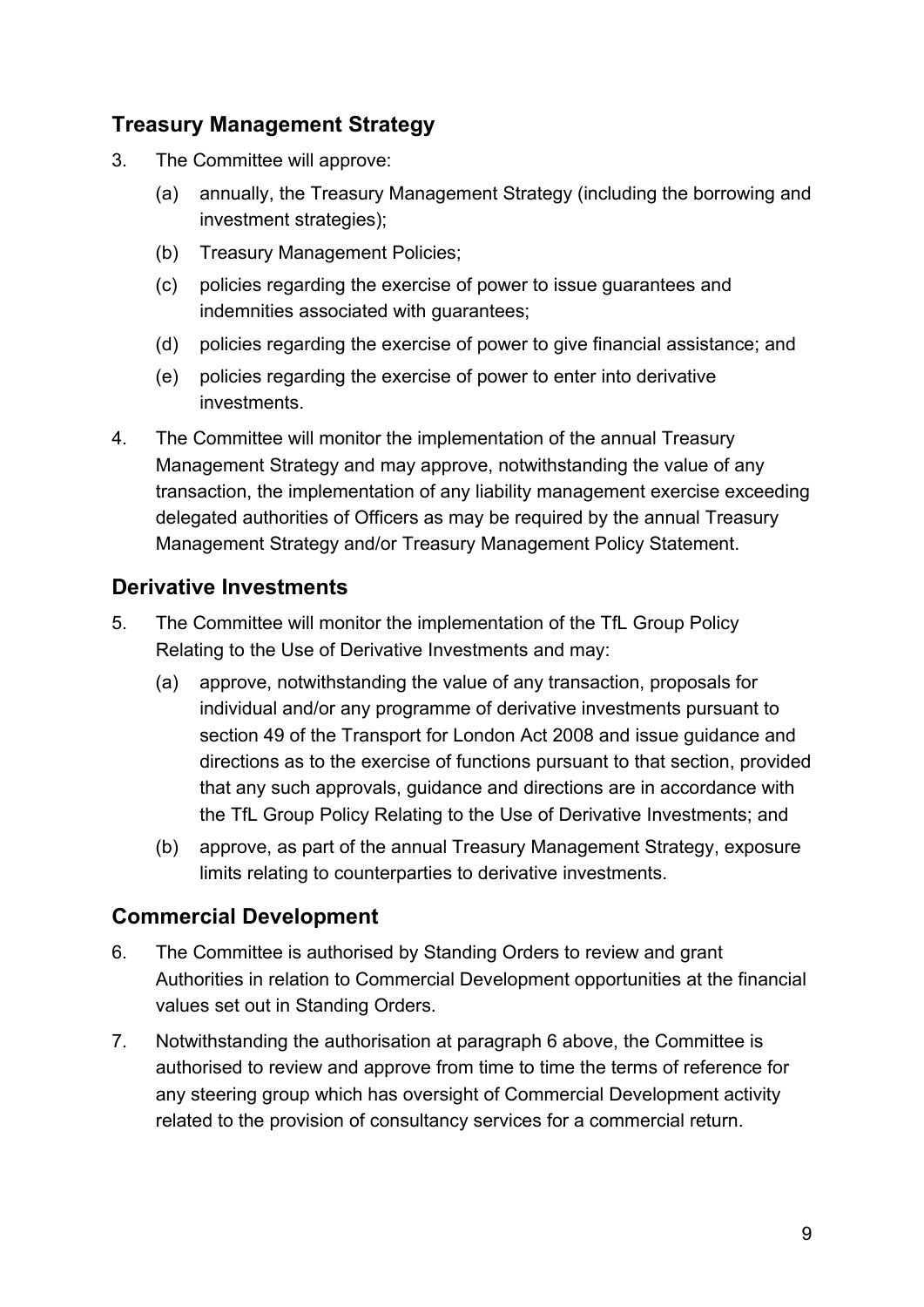# **Taxi Fares and Taxi and Private Hire Licence Fees and Regulations**

- 8. The Committee is authorised to approve
	- (a) proposals to make, amend or revoke:
		- (i) London cab orders, to the extent they prescribe fares for hackney carriages;
		- (ii) London taxi sharing scheme orders, to the extent that they prescribe fares for hackney carriages, but in relation to a fixed-fare taxi-sharing scheme, only to the extent that they prescribe a fare in excess of £20, but excluding all such schemes operating on a continuous basis; and
		- (iii) regulations under the Private Hire Vehicles (London) Act 1998, to the extent that they prescribe vehicle licence or application fees, driver licence or application fees and operator licence or application fees, but excluding fees for the variation of operator licences;
	- (b) proposals to amend vehicle licence or application fees and driver licence or application fees in relation to hackney carriages, excluding test or examination fees;
	- (c) proposals to make, amend or revoke any other regulations or byelaws, except for those London cab orders and regulations under the Private Hire Vehicles (London) Act 1998 that are delegated to other Officers pursuant to standing orders 131 and 140;

# **Transactions**

- 9. The Committee is authorised by Standing Orders to review and grant Authorities, whether or not budgeted, in respect of any Transactions valued over £100m save for Transactions the Authorities for which are otherwise within the remit of the Land and Property Committee and the Programmes and Investment Committee, or otherwise specified under standing order 101.
- 10. The Committee is authorised by Standing Orders to approve any of the following in relation to Commercial Development opportunities or Transactions under its consideration:
	- (a) formation, dissolution or disposal by TfL or any Subsidiary Entity of any:
		- (i) Subsidiary Entity; or
		- (ii) Associate or Joint Venture Entity; and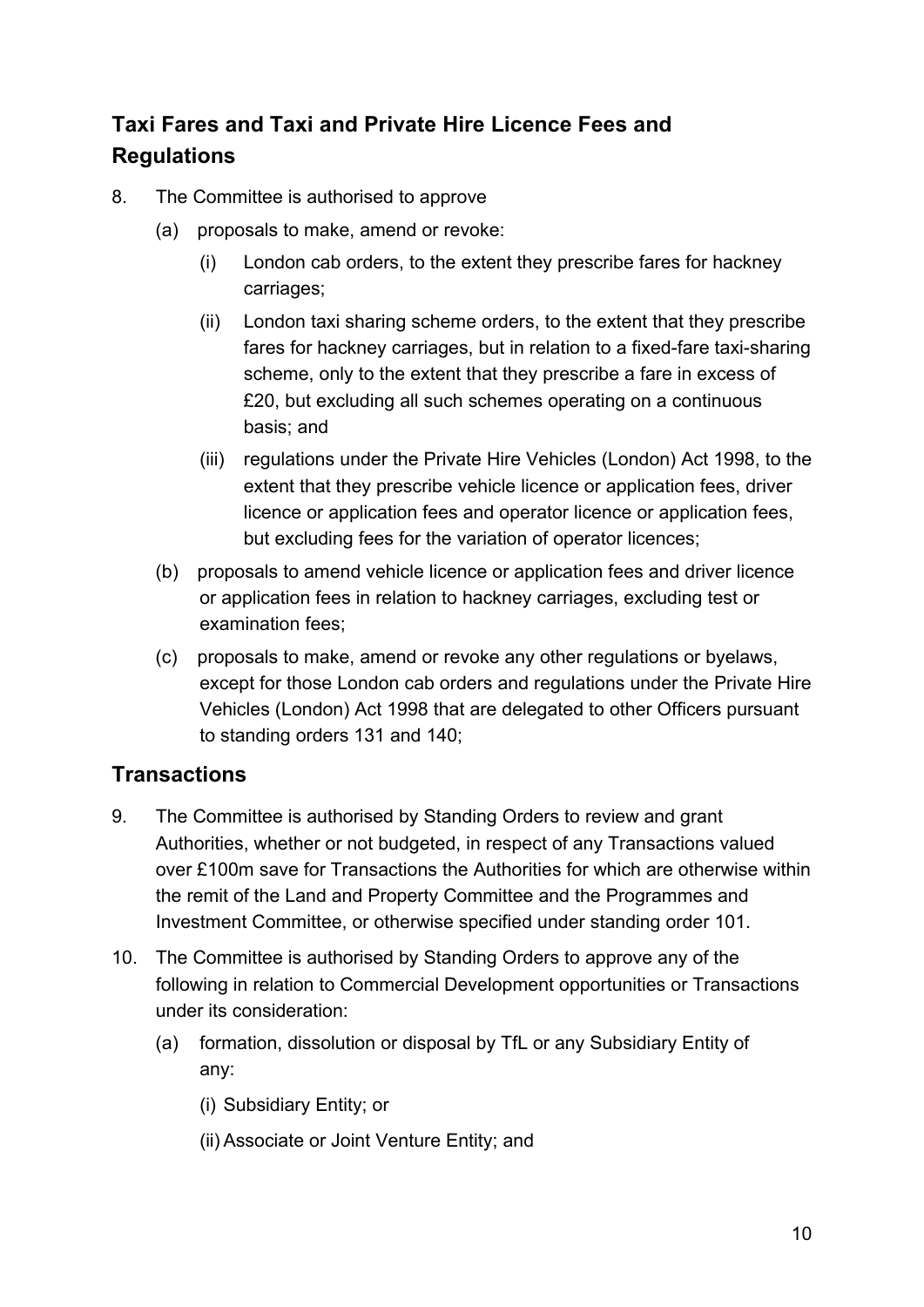(b) acquisition or disposal by TfL or any Subsidiary Entity of more than 25 per cent of the ownership of any corporate entity.

# **Relationship with Land and Property Committee and Programmes and Investment Committee**

11. Where it is agreed by the Chairs of the Land and Property Committee or the Programmes and Investment Committee and the Finance Committee that any Authorities ordinarily within the remit of the Finance Committee are better to be considered by the Land and Property Committee or the Programmes and Investment Committee (as permitted under the terms of reference of the Committees), they shall be within the remit of the Land and Property Committee or the Programmes and Investment Committee; and that Committee is authorised by Standing Orders in respect of such matters to review and grant any Authorities.

#### **Mayoral Directions**

12. The Committee will consider at each meeting a report on the implementation of any applicable Direction from the Mayor relating to TfL's statutory powers from a technical perspective or relating to TfL's Commercial Development activities.

### **Reporting to the Board**

13. The Committee will report any meeting to the Board at the next ordinary Meeting.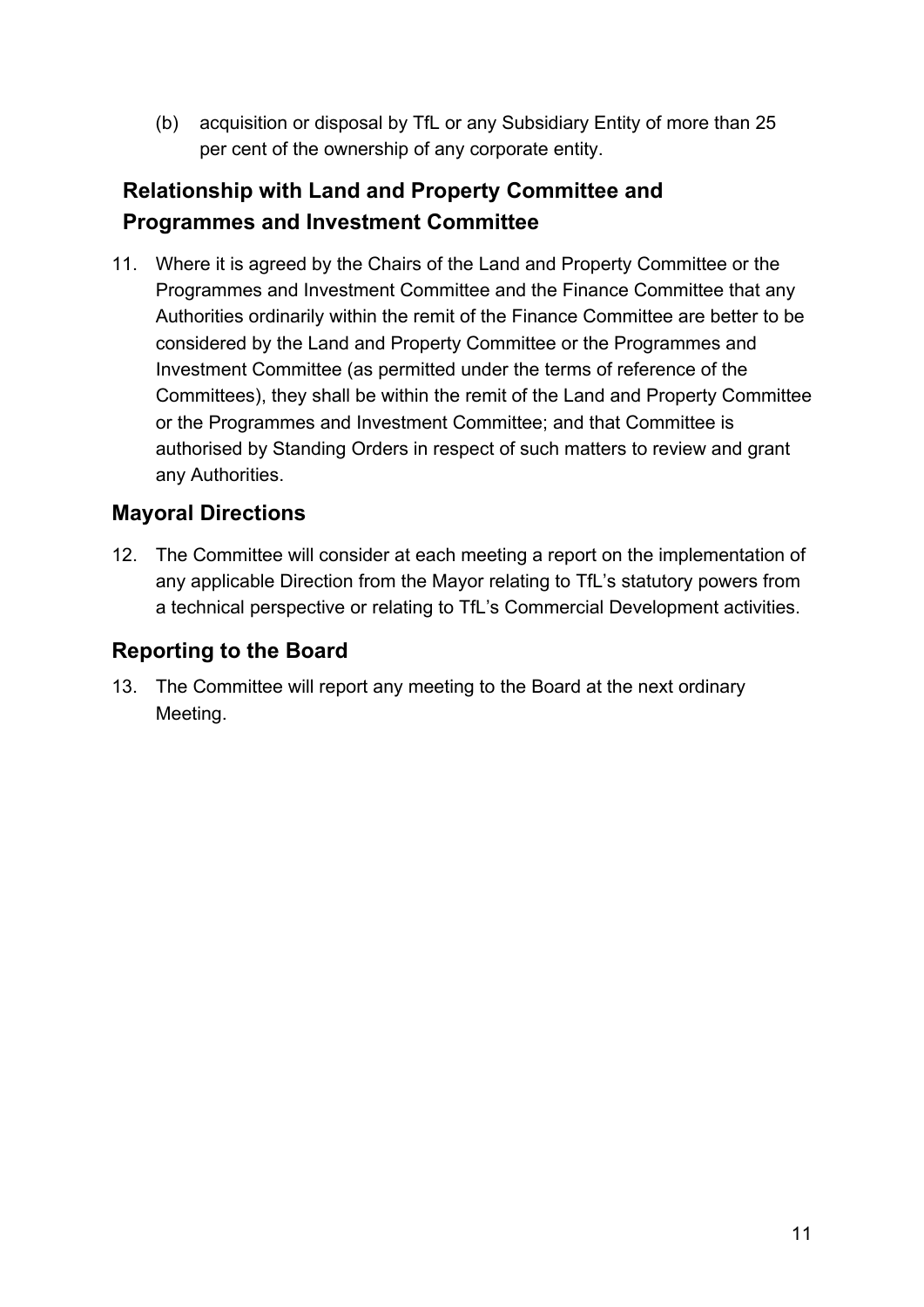# **Land and Property Committee**

| <b>Status</b>        | Decision-making with full delegated powers within its terms of<br>reference.                                                                                                                                            |
|----------------------|-------------------------------------------------------------------------------------------------------------------------------------------------------------------------------------------------------------------------|
|                      | Part 5A of the Local Government Act 1972 applies as this is a<br>Committee of TfL.                                                                                                                                      |
| <b>Membership</b>    |                                                                                                                                                                                                                         |
| Chair                | <b>Professor Greg Clark CBE</b>                                                                                                                                                                                         |
| <b>Vice Chair</b>    | Dr Nina Skorupska CBE FEI                                                                                                                                                                                               |
| <b>Other Members</b> | Heidi Alexander<br>Seb Dance<br><b>Anne McMeel</b><br><b>Ben Story</b>                                                                                                                                                  |
| In attendance        | <b>Greater London Authority Representatives</b><br><b>Chief Finance Officer</b><br>Chief Customer & Strategy Officer<br><b>Director Commercial Development</b><br>Divisional Financial Director, Commercial Development |
|                      | Any Board Member may attend and with the Chair's<br>agreement other persons may attend all or any part of<br>a meeting                                                                                                  |
| <b>Secretary</b>     | To be agreed by General Counsel                                                                                                                                                                                         |
| Quorum               | Three members                                                                                                                                                                                                           |

### **Frequency of Meetings**

1. The Committee will meet at least four times a year or at such greater frequency as determined by the Chair

### **Terms of Reference**

#### **Remit**

2. The Committee will give guidance on strategic direction on behalf of TfL and ensure alignment between the vision, purpose and corporate plans relating to land and property development including the activities of TfL's wholly owned subsidiary TTL Properties Limited and its subsidiaries (TTLP) and relevant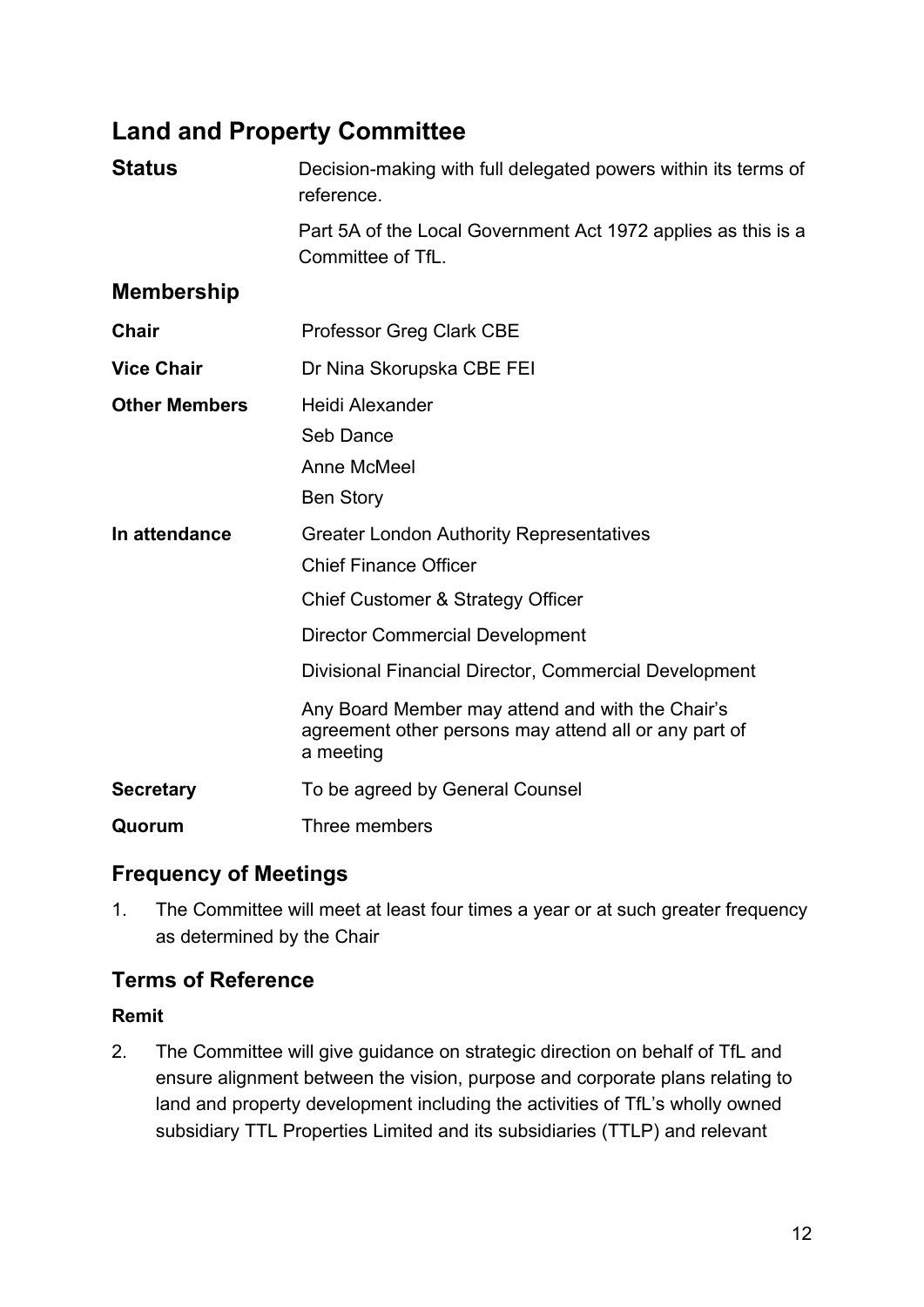policies of the Mayor's Transport Strategy and London Plan, including affordable housing.

- 3. The Committee will promote the longer-term success and financial sustainability of TfL's land and property development activities while safeguarding operational delivery and assets.
- 4. The Committee will facilitate effective delivery, and enable TTLP to operate successfully as a commercial enterprise.
- 5. The Committee will receive an annual report on land and property development, which will include details of the number of development projects where framework partners were engaged.
- 6. The Committee will receive regular update reports and assurance on the progress of the delivery of TfL's land and property development activities and the operation of TTLP.
- 7. Consideration and approval of matters relating to the financing of TTLP are within the remit of the Finance Committee, not the Land and Property **Committee.**

#### **Decision Making and Authorities**

- 8. The scope of Committee activities will incorporate:
	- (i) approval annually of TfL's Land and Property Development Business Plan and key performance indicators;
	- (ii) review of TTLP's performance against TTLP's Property Investment Strategy, Business Plan and key performance indicators; and
	- (iii) oversight of the effective operation of TTLP.
- 9. The Committee is authorised by Standing Orders to review and grant Authorities in relation to Commercial Development opportunities at the financial values set out in Standing Orders.

#### **Advice to Board**

- 10. The Committee will advise the Board on commercial property related activities.
- 11. The Committee will provide advice as necessary in relation to changes to the membership and remit of the Committee as it considers appropriate from time to time, such maters being reserved to the Board for determination:
- 12. The Board will retain authority to sign off the annual review of the overall effectiveness of the Committee.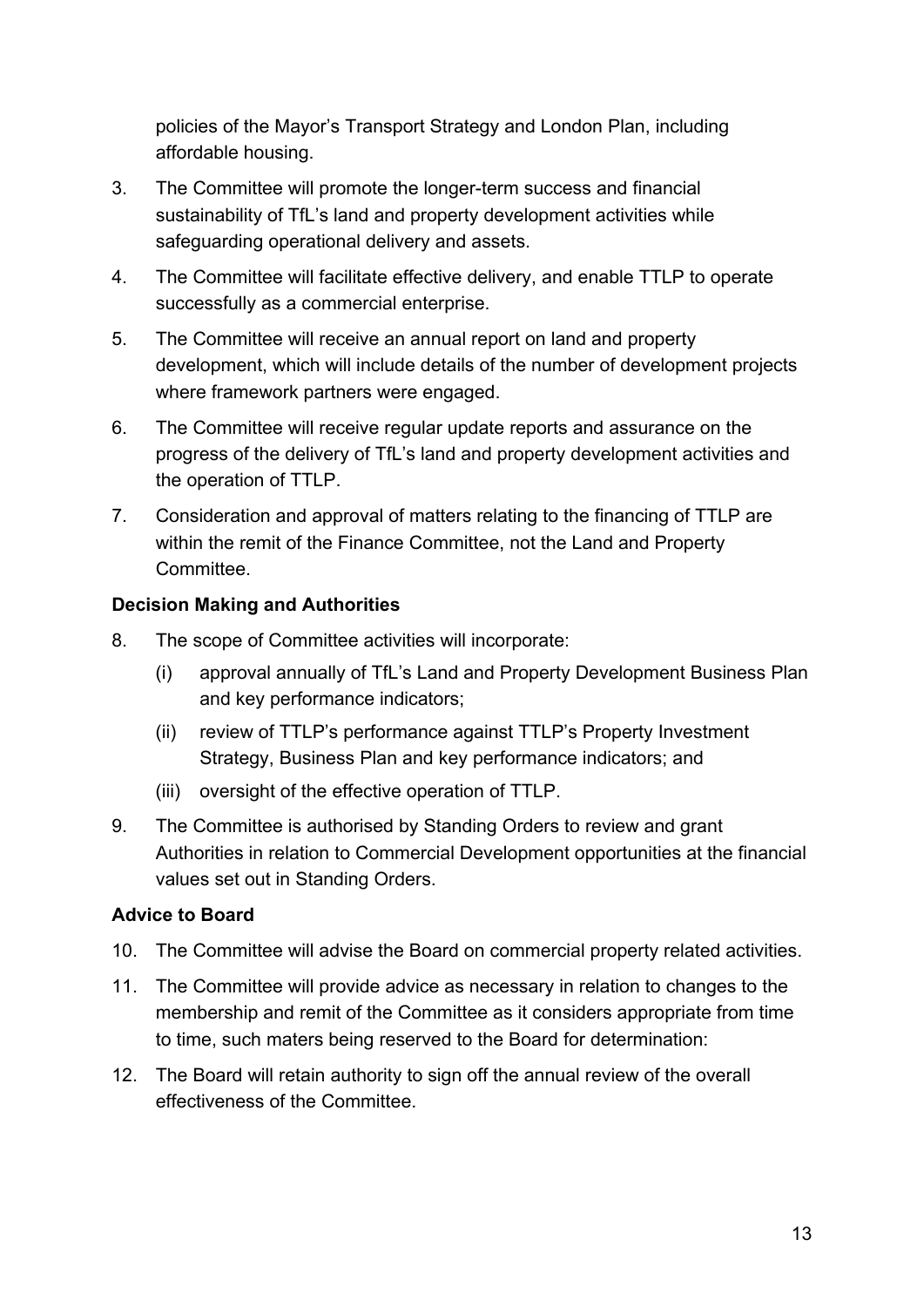#### **Relationship with Finance Committee and Programmes and Investment Committee**

13. Where it is agreed by the Chairs of the Finance Committee or the Programmes and Investment Committee and the Land and Property Committee that any Authorities ordinarily within the remit of the Land and Property Committee are better to be considered by the Finance Committee or the Programmes and Investment Committee (as permitted under the terms of reference of the Committees), they shall be within the remit of the Finance Committee or the Programmes and Investment Committee; and that Committee is authorised by Standing Orders in respect of such matters to review and grant any Authorities.

#### **Mayoral Direction**

14. The Committee will consider at each meeting a report on the implementation of any applicable Direction from the Mayor relating to TfL's land and property development activities.

#### **Reporting to the Board**

15. The Committee will report any meeting to the Board at the next ordinary meeting.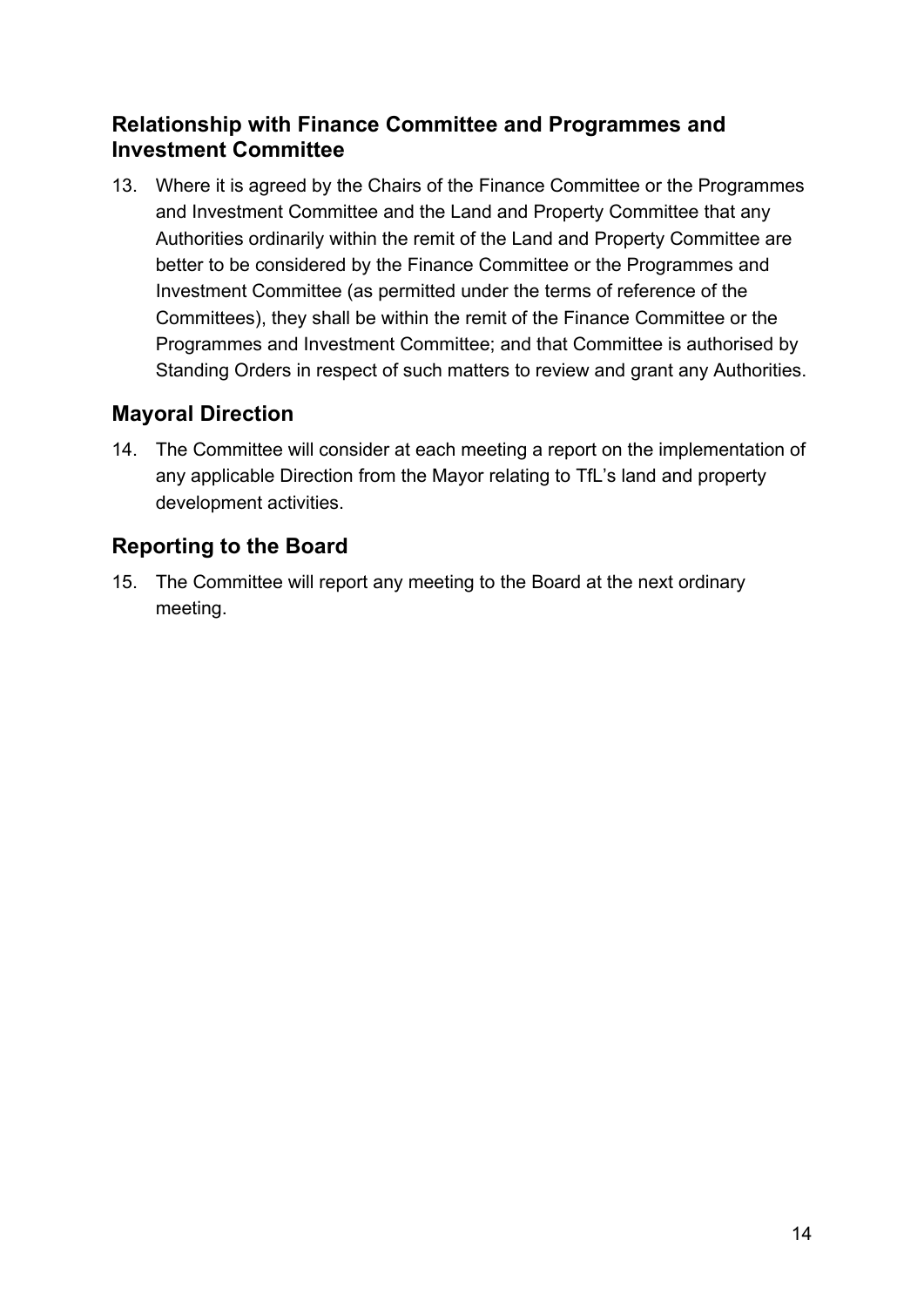# **Programmes and Investment Committee**

| <b>Status</b>        | Decision-making with full delegated powers within its terms of<br>reference.                                                                                                                             |
|----------------------|----------------------------------------------------------------------------------------------------------------------------------------------------------------------------------------------------------|
|                      | Part 5A of the Local Government Act 1972 applies as this is a<br>Committee of TfL.                                                                                                                       |
| <b>Membership</b>    |                                                                                                                                                                                                          |
| Chair                | <b>Ben Story</b>                                                                                                                                                                                         |
| <b>Vice Chair</b>    | Dr Nelson Ogunshakin OBE                                                                                                                                                                                 |
| <b>Other Members</b> | <b>Cllr Julian Bell</b><br>Seb Dance<br>Dr Lynn Sloman MBE<br>Peter Strachan                                                                                                                             |
| In attendance        | Government Special Representative (Becky Wood)<br><b>Chief Finance Officer</b><br>Any Board Member may attend and with the Chair's<br>agreement other persons may attend all or any part of<br>a meeting |
| <b>Secretary</b>     | To be agreed by General Counsel                                                                                                                                                                          |
| Quorum               | Three members                                                                                                                                                                                            |

# **Frequency of Meetings**

1. The Committee will meet at least four times a year or at such greater frequency as determined by the Chair.

#### **Terms of Reference**

#### **Advice to the Board**

- 2. The Committee will advise on and assist the Board with issues relating to TfL's overall Investment Programme matters and, in particular, provide advice in relation to the following matters reserved to the Board for determination:
	- (a) proposals for schemes under the GLA Act for the transfer of the following (prior to submission to the Mayor):
		- (i) property, rights and liabilities between TfL and its Subsidiary Entities or between its Subsidiary Entities; and
		- (ii) key system assets;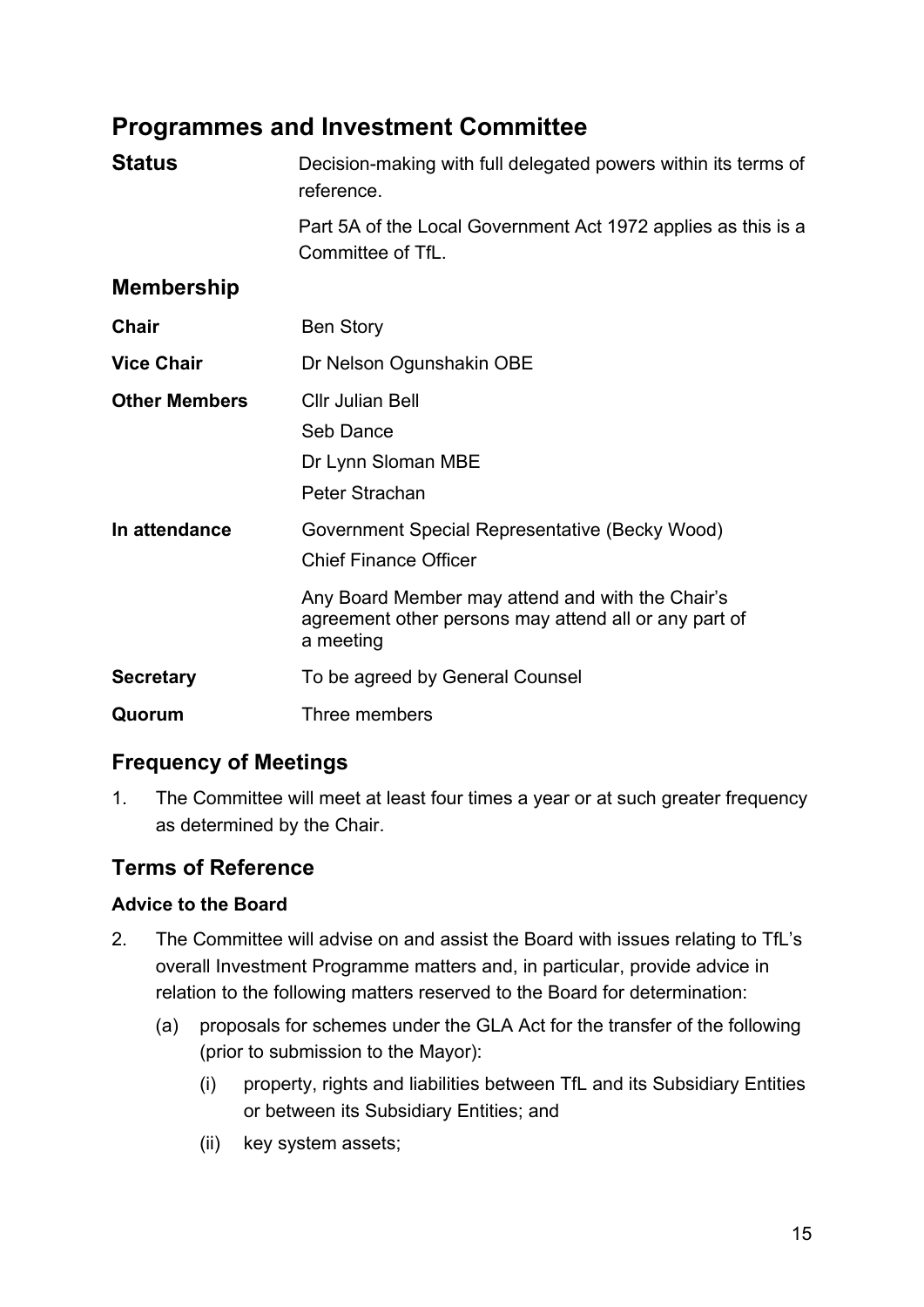- (b) proposals for schemes under the GLA Act for the transfer of the following (prior to submission to the Mayor):
	- (i) property, rights and liabilities between TfL and its Subsidiary Entities or between its Subsidiary Entities; and
	- (ii) key system assets; and
- (c) disposal or transfer in connection with the delivery of TfL's Investment Programme of the whole or any part of TfL's or a Subsidiary Entity's Undertaking when the number of staff involved exceeds 100.
- 2. The Committee's remit does not extend to matters within the remit of the Elizabeth Line Committee.

### **Approval of Programmes**

- 3. The Committee is authorised by Standing Orders to review and grant any Authorities in relation to Programmes and Projects at the financial values set out in the Standing Orders. Programmes will be reviewed annually and, at such annual review, Authorities may be adjusted or confirmed.
- 4. The Committee is authorised by Standing Orders to approve any of the following in relation to any Programme or Project or Transactions under its consideration:
	- (a) formation, dissolution or disposal by TfL or any Subsidiary Entity of any:
		- (i) Subsidiary Entity; or
		- (ii) Associate or Joint Venture Entity; and
	- (b) acquisition or disposal by TfL or any Subsidiary Entity of more than 25 per cent of the ownership of any corporate entity.
- 5. The Committee will:
	- (a) monitor the delivery of the TfL overall Investment Programme, including progress and significant variances within each Programme,
	- (b) consider the forward programme of Investment Programmes approvals, including when decisions on procurement strategies are required, and indicate if the Committee requires further information or input;
	- (c) monitor a summary of any authority exercised by the Commissioner or the Chief Finance Officer under Standing Orders since the last meeting;
	- (d) monitor the approach to the scrutiny of programmes and projects;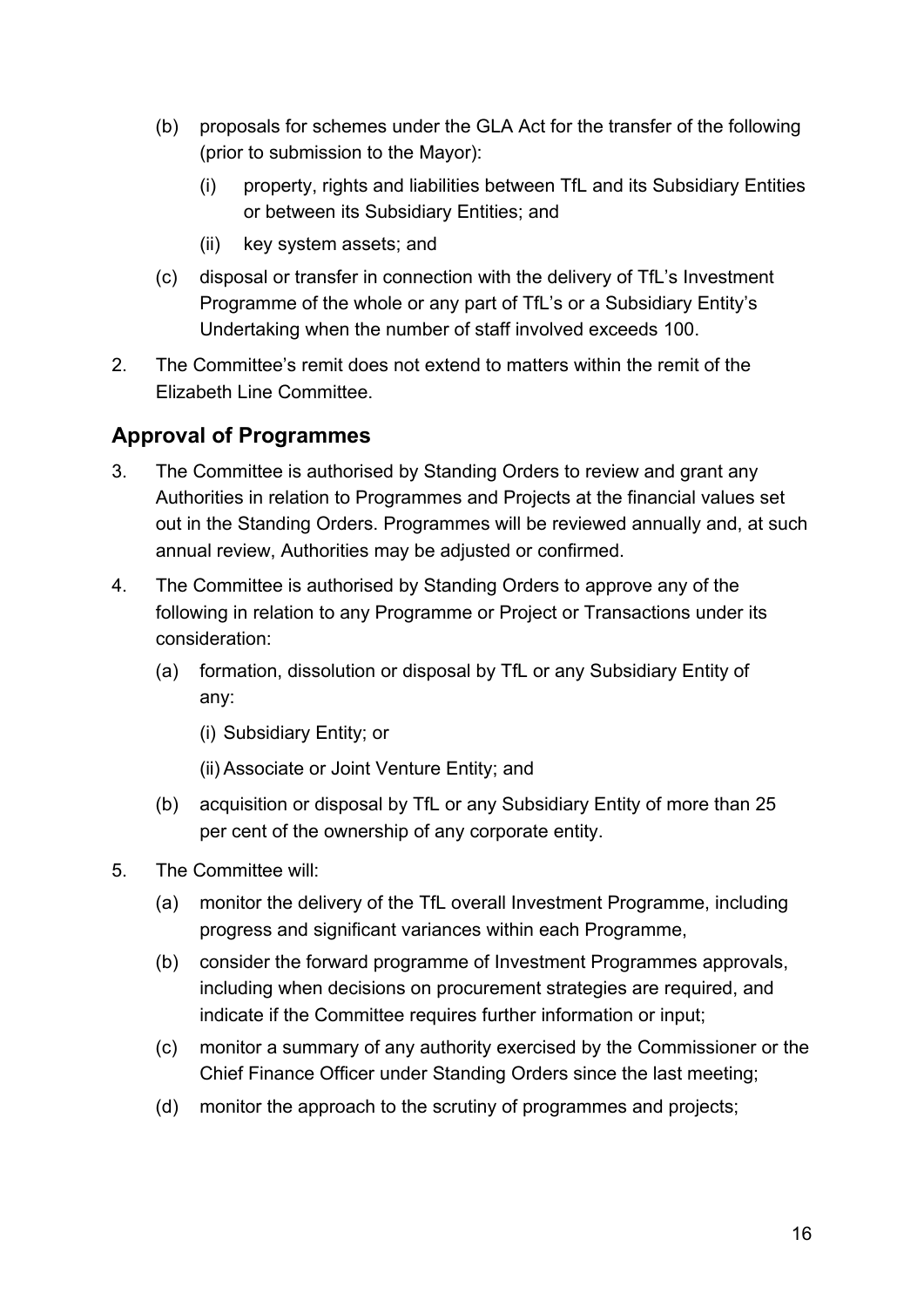- (e) monitor the implementation of the Transport Strategy and the integration of the Transport Strategy and plans with other Mayoral, national and international strategies and frameworks for transport; and
- (f) consider reports on proposals for long term transport planning issues and studies.

#### **Relationship with the Independent Investment Programme Advisory Group (IIPAG)**

- 6. At least twice each year, the Committee will review:
	- (a) the content of the annual workplan and budget for the IIPAG and make recommendations to the Audit and Assurance Committee as appropriate; and
	- (b) the activities of the IIPAG in implementing that workplan (as it may have been amended with the approval of the Audit and Assurance Committee).
- 7. The Committee will review the quarterly reports of the IIPAG and the management response to those reports.
- 8. The Committee will receive project and programme level advice from the IIPAG on any approvals sought from the Committee or the Board.

#### **Relationship with Finance Committee and Land and Property Committee**

9. Where it is agreed by the Chairs of the Finance Committee or the Land and Property Committee and the Programmes and Investment Committee that any Authorities ordinarily within the remit of the Programmes and Investment Committee are better to be considered by the Finance Committee or the Land and Property Committee (as permitted under the terms of reference of the Committees), they shall be within the remit of the Finance Committee or the Programmes and Investment Committee; and that Committee is authorised by Standing Orders in respect of such matters to review and grant any Authorities.

### **Mayoral Directions**

10. The Committee will consider at each meeting a report on the implementation of any applicable Direction from the Mayor relating to TfL's Programmes and Projects.

### **Reporting to the Board**

11. The Committee will report any meeting to the Board at the next ordinary Meeting.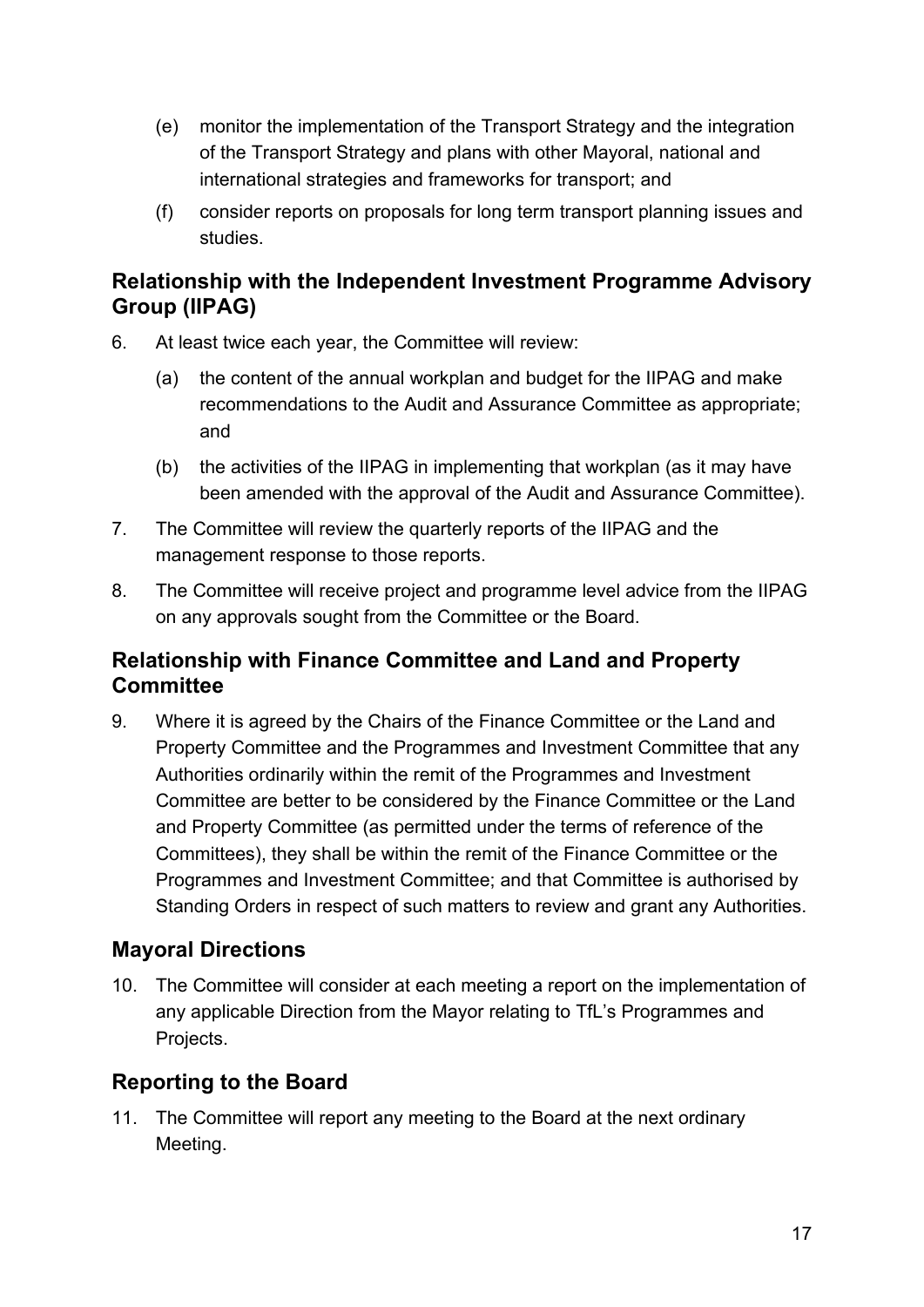# **Remuneration Committee**

| <b>Status</b>        | Decision-making with full delegated powers within its terms of<br>reference.                                                           |
|----------------------|----------------------------------------------------------------------------------------------------------------------------------------|
|                      | Part 5A of the Local Government Act 1972 applies as this is a<br>Committee of TfL.                                                     |
| <b>Membership</b>    |                                                                                                                                        |
| <b>Chair</b>         | <b>Kay Carberry CBE</b>                                                                                                                |
| <b>Vice Chair</b>    | Peter Strachan                                                                                                                         |
| <b>Other Members</b> | Seb Dance<br>Dr Nelson Ogunshakin OBE                                                                                                  |
| In attendance        | Commissioner<br>Any Board Member may attend and with the<br>Chair's agreement other persons may attend all<br>or any part of a meeting |
| <b>Secretary</b>     | To be agreed by General Counsel                                                                                                        |
| Quorum               | Two members                                                                                                                            |

#### **Frequency of Meetings**

1. The Committee shall meet at least once a year or at such greater frequency as determined by the Chair.

#### **Terms of Reference**

- 2. The Committee will keep an overview of TfL's reward and remuneration policies and its arrangements for talent management and succession planning.
- 3. The Committee will review from time to time the remuneration of the following Officers:
	- (a) the Commissioner
	- (b) the Chief Finance Officer
	- (c) the General Counsel
	- (d) the Chief Customer and Strategy Officer
	- (e) the Chief Executive, Crossrail
	- (f) the Chief Capital Officer
	- (g) The Chief Operating Officer
	- (h) the Chief People Officer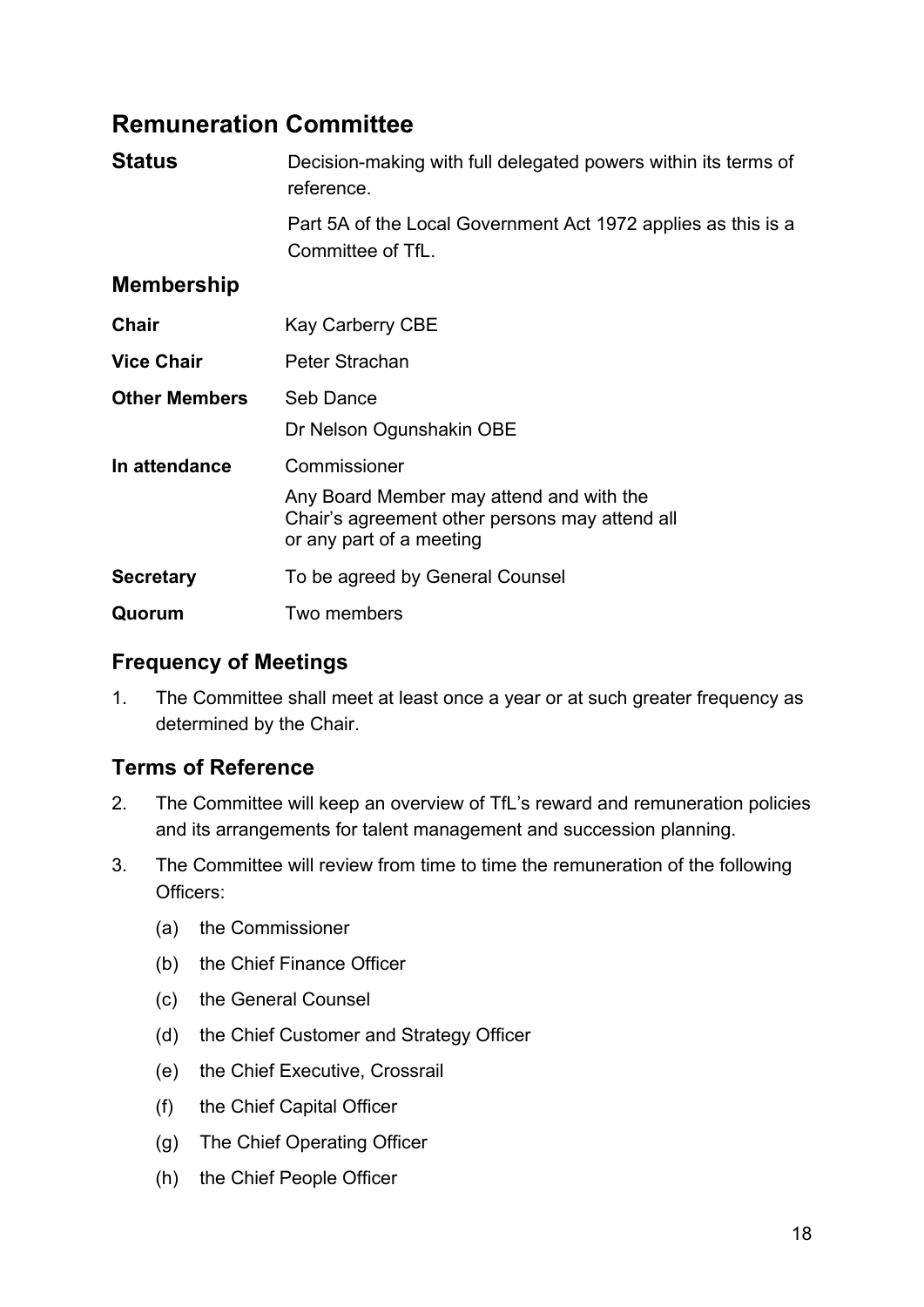- (i) the Chief Safety, Health and Environment Officer.
- 4. In considering the remuneration of the individuals listed above, the Committee will take into account:
	- (a) the need to remunerate at a level that is competitive in comparison with the external market and peer organisations;
	- (b) the need to remunerate at a level that attracts, motivates and retains high calibre, suitably qualified individuals to manage TfL successfully while also, in a fair and reasonable manner, rewarding them for their individual contributions to TfL's long-term success, without paying more than is necessary; and
	- (c) the context of remuneration levels across TfL, including the level of changes to remuneration across the workforce.
- 5. The Committee will determine the level of any annual performance award for the Commissioner within the parameters of the performance award arrangements in their contract of employment, taking into account the TfL Group Scorecard outcome as agreed by the Audit and Assurance Committee.
- 6. The Committee will consider the Commissioner's recommendations for annual performance awards proposed for the individuals listed above.
- 7. The Committee will receive a report at least once each year addressing remuneration on a pan-TfL basis including base pay and performance awards and will use that report to inform its decisions on senior officer remuneration.
- 8. The Committee will determine the salary for any person proposed to be appointed as an Officer of TfL with an annual basic salary of £100,000 or more.
- 9. The Committee will, as appropriate, take into account any views expressed by the Mayor on senior salary levels.
- 10. The Committee will receive a report at least once each year addressing pay gaps between those within TfL's workforce who may have a protected characteristic and those who do not, including, but not limited to, gender and race.
- 11. The Committee will receive regular update reports on TfL's approach to talent management and succession planning.
- 12. The Committee will have oversight of any proposed exit payments for the Commissioner, Chief Officers and other Senior Directors reporting to the Commissioner working to the following framework: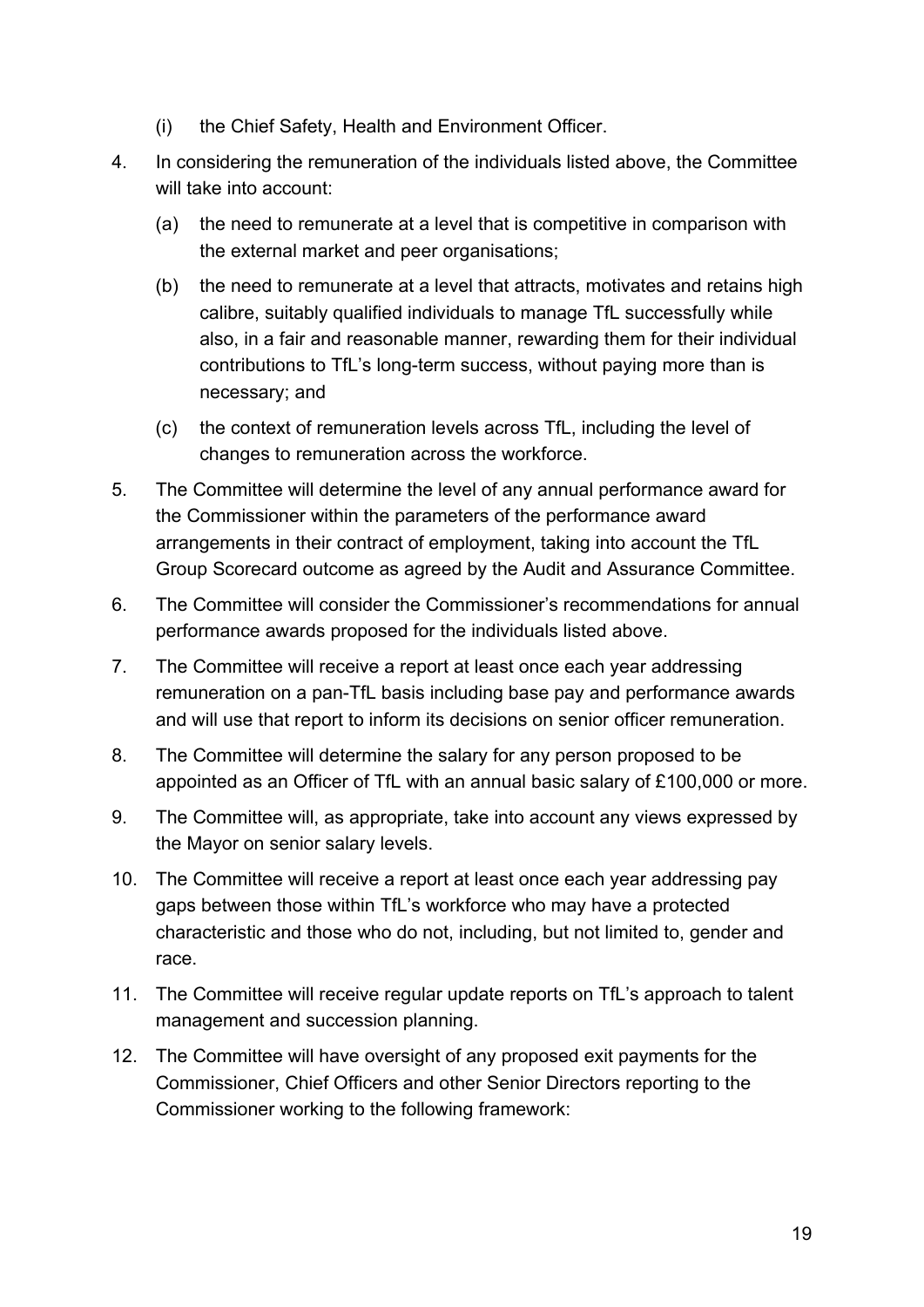| Stage of approval                                        |                                           | <b>Staff member</b>                                                                                        |
|----------------------------------------------------------|-------------------------------------------|------------------------------------------------------------------------------------------------------------|
|                                                          | <b>Commissioner</b>                       | <b>Chief Officers,</b><br><b>Commissioner's direct</b><br>reports and<br>appointments made by<br>the Board |
| <b>Approval to initiate</b><br>settlement<br>discussions | Chair of TfL                              | Commissioner                                                                                               |
| <b>Negotiation of</b><br>settlement terms                | Chair of the<br>Remuneration<br>Committee | <b>General Counsel and Chief</b><br>People Officer                                                         |
| <b>Approval of proposed</b><br>settlement agreement      | <b>TfL Board</b>                          | <b>Remuneration Committee</b>                                                                              |

13. In addition, in circumstances where there is a proposed exit payment outside of standard redundancy terms and which exceeds £100,000 (excluding notice periods, which are contractual) this would also be considered by the Committee irrespective of the grade and/or salary of the employee.

# **Reporting**

14. The Committee will report any meeting to the Board at the next ordinary Meeting.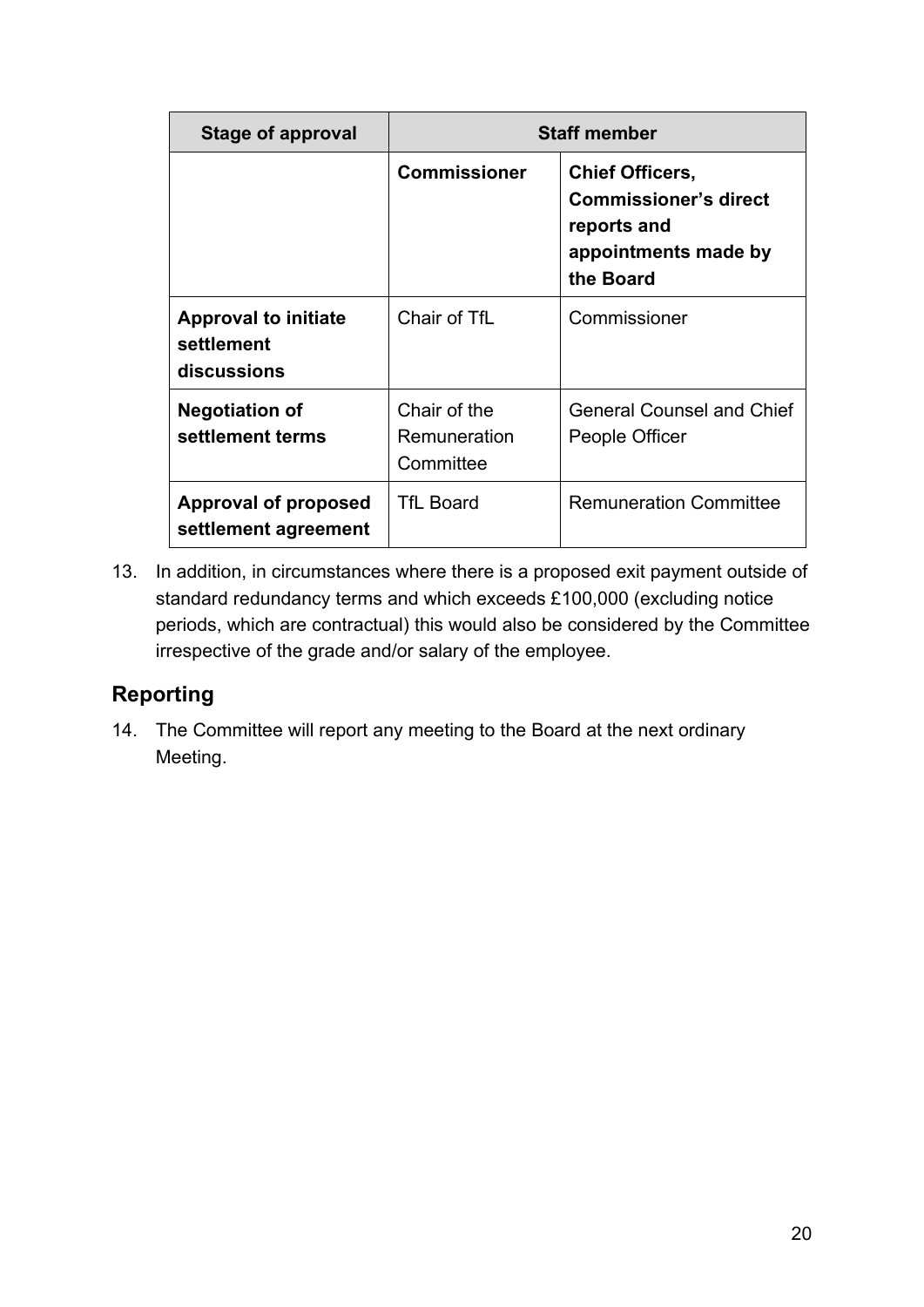# **Elizabeth Line Committee**

**Status** Decision-making with full delegated powers within its terms of reference.

> Part 5A of the Local Government Act 1972 applies as this is a Committee of TfL.

This is a special purpose Committee established as part of the transition of the Crossrail Project to simplify decision making and provide assurance and oversight for the Board on the completion and close out of the Crossrail Project and the opening of the Elizabeth line.

#### **Membership**

| <b>Chair</b>         | <b>Heidi Alexander</b>                                                                                                 |
|----------------------|------------------------------------------------------------------------------------------------------------------------|
| <b>Vice Chair</b>    | Anne McMeel                                                                                                            |
| <b>Other Members</b> | <b>Prof Greg Clark CBE</b>                                                                                             |
|                      | Seb Dance                                                                                                              |
|                      | Dr Nelson Ogunshakin OBE                                                                                               |
|                      | <b>Mark Phillips</b>                                                                                                   |
|                      | Sarah Atkins (non-voting)                                                                                              |
|                      | In attendance:                                                                                                         |
|                      | Government Special Representative (Kathryn Cearns<br>OBE)                                                              |
|                      | Commissioner                                                                                                           |
|                      | <b>Chief Finance Officer</b>                                                                                           |
|                      | <b>Chief Operating Officer</b>                                                                                         |
|                      | <b>Crossrail Chief Executive</b>                                                                                       |
|                      | <b>Crossrail Programme Director</b>                                                                                    |
|                      | <b>Crossrail Chief People Officer</b>                                                                                  |
|                      | Elizabeth Line Chief Operating Officer                                                                                 |
|                      | Any Board Member may attend and with the Chair's<br>agreement other persons may attend all or any part of a<br>meeting |
| <b>Secretary</b>     | To be agreed by General Counsel                                                                                        |
| Quorum               | Three members                                                                                                          |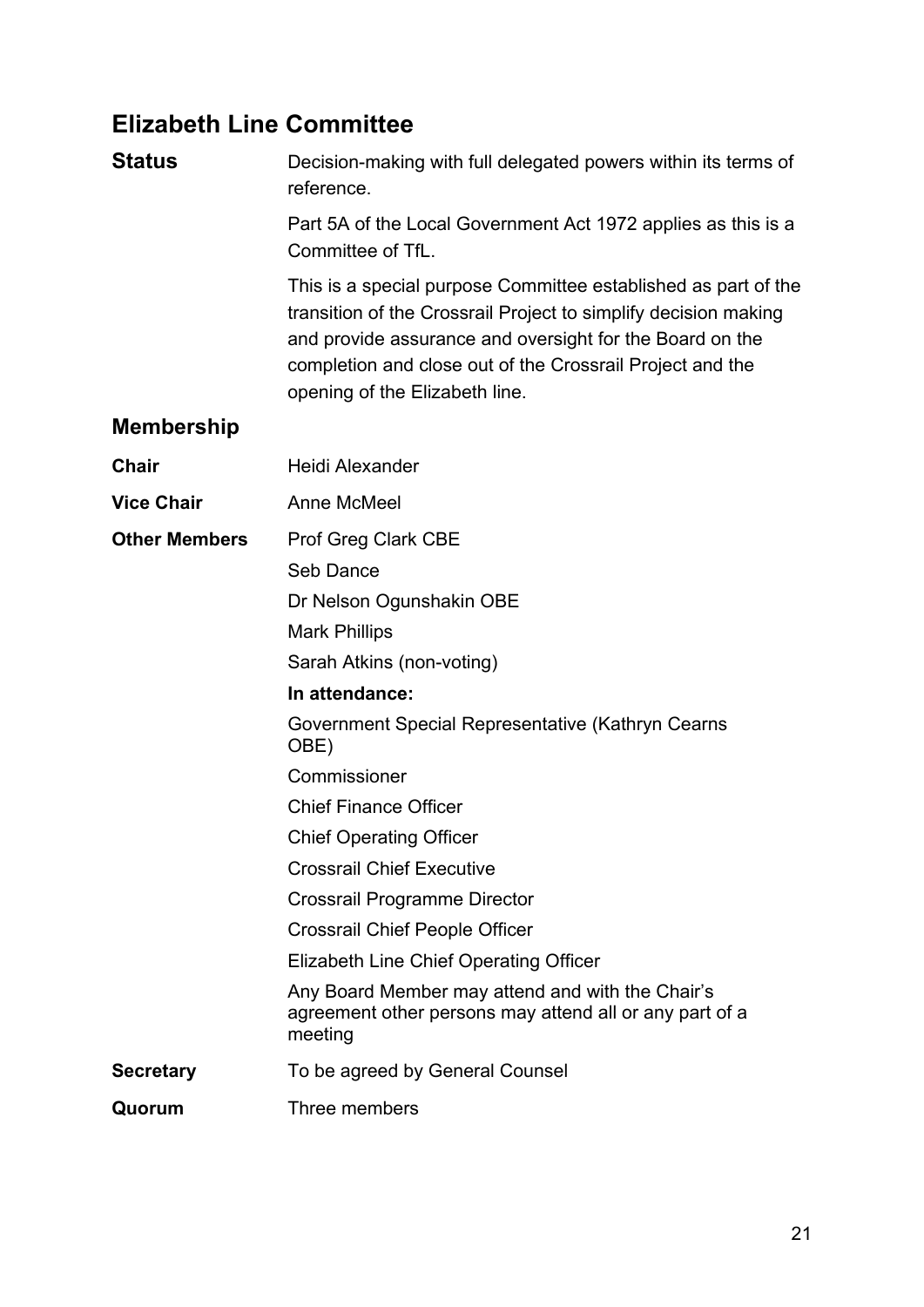### **Frequency of Meetings**

1. The Committee will meet at least six times a year, or at such greater frequency as determined by the Chair.

### **Terms of Reference**

#### **Remit**

- 2. This is a special purpose Committee established as part of the transition of the Crossrail Project to simplify decision making and provide assurance and oversight for the TfL Board on the completion and close out of the Crossrail Project and the opening of the Elizabeth line.
- 3. The Committee will receive regular update reports and assurance on the progress of the Crossrail Project including, without limitation, reports and assurance on safety aspects of the Crossrail Project and will provide oversight on the completion and close out of the Crossrail Project and the opening of the Elizabeth line.

#### **Approvals**

- 4. The Committee is authorised to review and grant any Authorities under Standing Orders and other approvals on the following in relation to the Crossrail Project:
	- (a) the provision of any guarantee (or other form of credit support) to CRL that exceeds £100m;
	- (b) approval of any change of or amendment to the Sponsor's Requirements;
	- (c) approval of any change to the Crossrail Project where the value of such change exceeds £100m;
	- (d) the acquisition or disposal by CRL (whether in a single transaction or series of transactions) of any business (or any material part of any business) or any shares in any company;
	- (e) the creation of any encumbrance (such as a mortgage or other security) in respect of any part of CRL's undertaking, property or assets;
	- (f) any proposal to wind up CRL (or similar proceedings);
	- (g) approval of any amendments, variation or modification to or waiver in respect of the Principal Project Documents over £50m;
	- (h) any other matter expressly provided for in the Principal Project Documents as requiring the approval of TfL;
	- (i) any other matter that is a Specified Matter under the Sponsors Agreement and so reserved to the Sponsors or TfL alone; and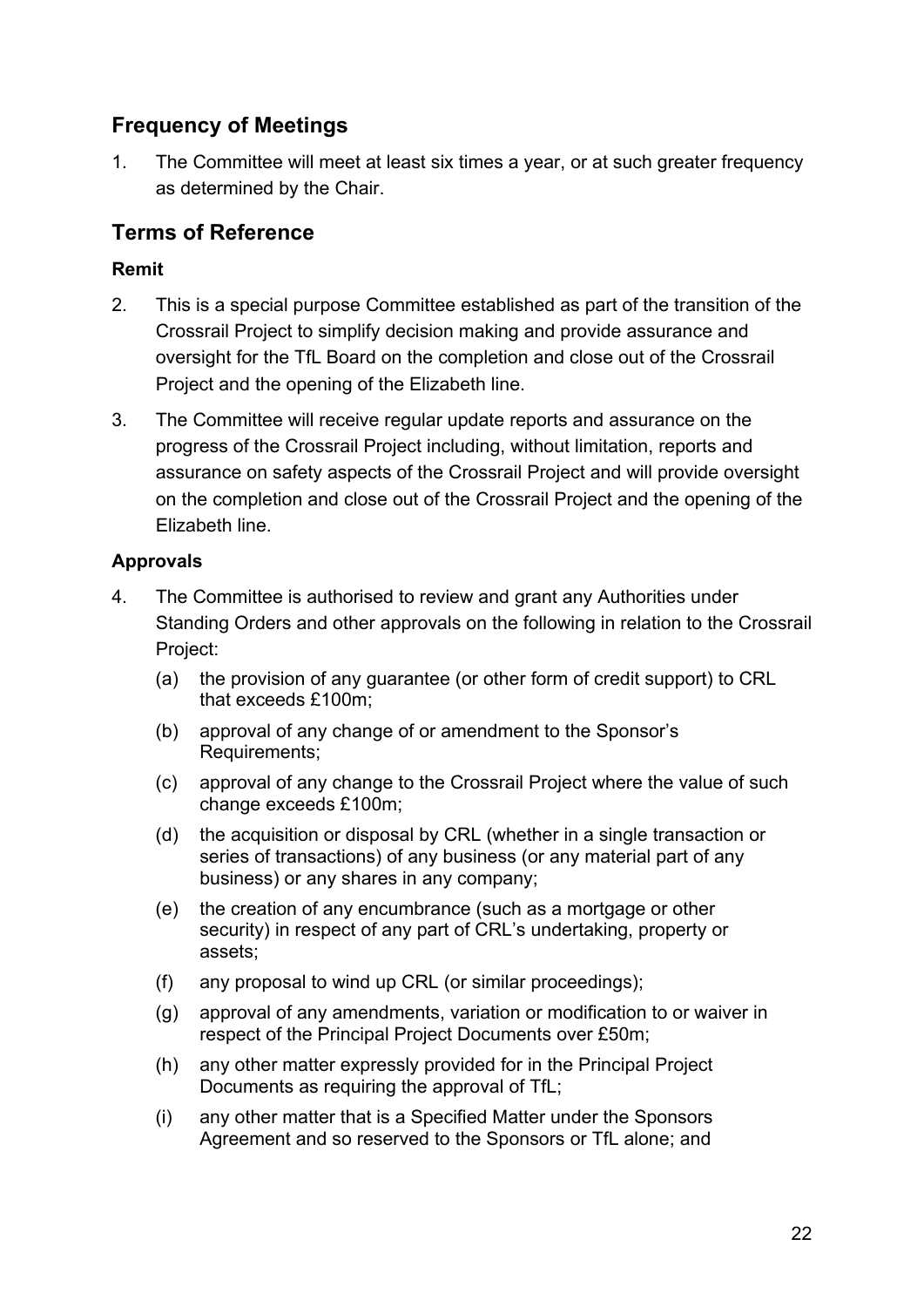(j) the provision of financial assistance for the purposes of section 159 of the GLA Act to any body or person.

#### **Advice to the Board – Specific issues relating to the Crossrail Project**

- 5. The Committee will advise on and assist the Board with issues relating to the progress of the Crossrail Project.
- 6. The Committee will provide advice as necessary in relation to the following matters reserved to the Board for determination:
	- (a) changes to the membership and remit of the Committee as it considers appropriate from time to time.
	- (b) proposals for schemes under the GLA Act for the transfer of the following (prior to submission to the Mayor):
		- (i) property, rights and liabilities between TfL and its Subsidiary Entities or between its Subsidiary Entities; and
		- (ii) key system assets;
	- (c) Disposal or transfer in connection with the delivery of TfL's Investment Programme of the whole or any part of TfL's or a Subsidiary Entity's Undertaking when the number of staff involved exceeds 100.

#### **Relationship with the Programmes and Investment Committee and Finance Committee**

7. Where any Authority or approval is within the remit of this Committee, it shall not be within the remit of the Programmes and Investment Committee or the Finance Committee.

### **Mayoral Directions**

8. The Committee will consider at each meeting a report on the implementation of any applicable Direction from the Mayor relating to the Crossrail Project or the Elizabeth line.

# **Reporting**

9. The Committee will report any meeting to the Board at the next ordinary Meeting.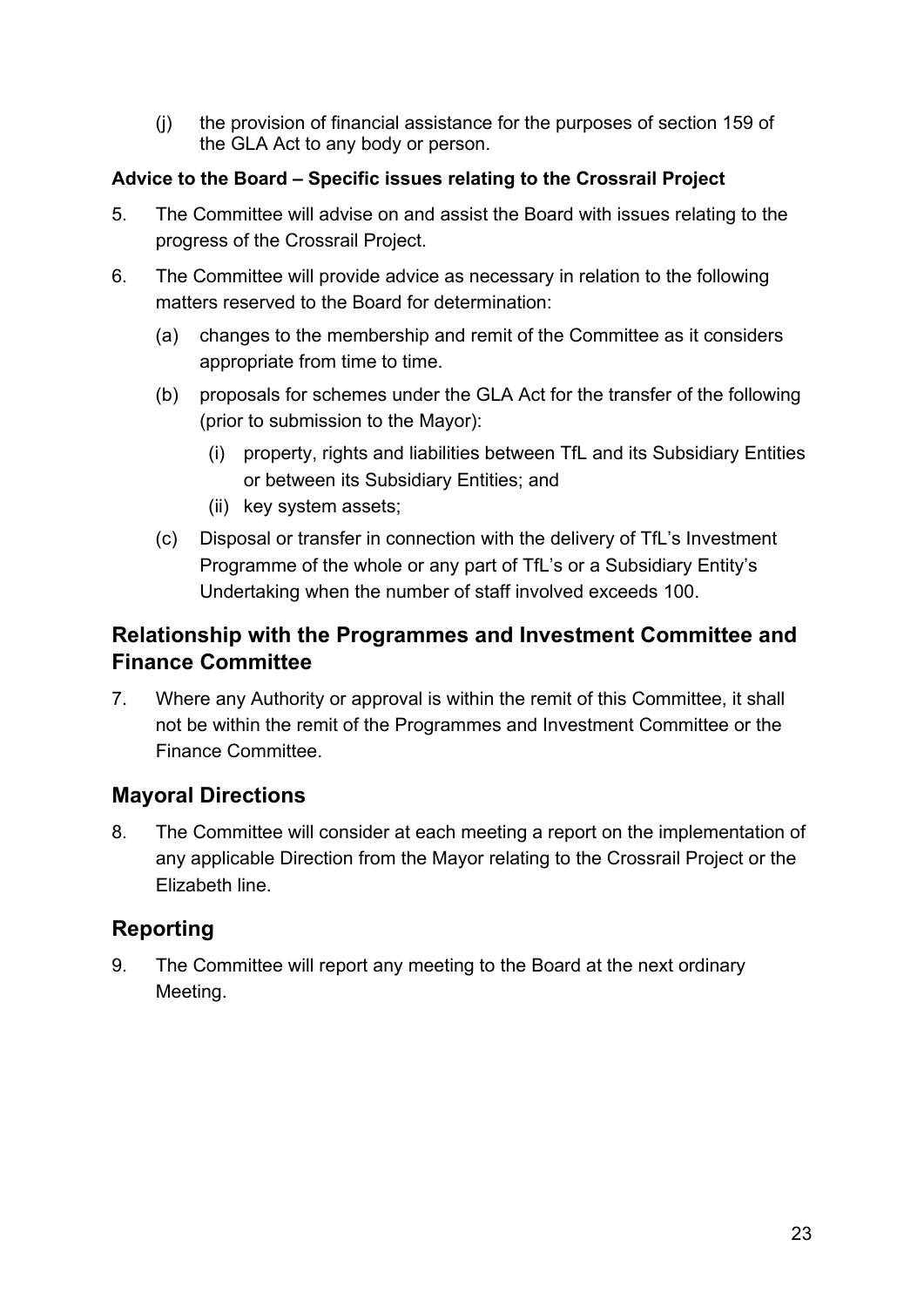# **Customer Service and Operational Performance Panel**

| <b>Status</b>        | Advisory within its terms of reference.                                                                                                                                                                                                                                       |
|----------------------|-------------------------------------------------------------------------------------------------------------------------------------------------------------------------------------------------------------------------------------------------------------------------------|
|                      | Part 5A of the Local Government Act 1972 not applicable as<br>this Panel is not a Committee or Sub-Committee of TfL. The<br>Panel will operate as if sections 100A to 100E and their<br>interpretive provisions within Part 5A of the Local Government<br>Act 1972 did apply. |
| <b>Membership</b>    |                                                                                                                                                                                                                                                                               |
| Chair                | Dr Mee Ling Ng OBE                                                                                                                                                                                                                                                            |
| <b>Vice Chair</b>    | Marie Pye                                                                                                                                                                                                                                                                     |
| <b>Other Members</b> | <b>Bronwen Handyside</b>                                                                                                                                                                                                                                                      |
|                      | Anne McMeel                                                                                                                                                                                                                                                                   |
|                      | Dr Lynn Sloman MBE                                                                                                                                                                                                                                                            |
|                      | Peter Strachan                                                                                                                                                                                                                                                                |
| In attendance        | A representative from London<br>Underground, Surface Transport and the<br><b>Specialist Services</b>                                                                                                                                                                          |
|                      | Any Board Member may attend and with<br>the Chair's agreement other persons<br>may attend all or any part of a meeting                                                                                                                                                        |
| <b>Secretary</b>     | To be agreed by General Counsel                                                                                                                                                                                                                                               |
| Quorum               | Three members                                                                                                                                                                                                                                                                 |

#### **Frequency of Meetings**

1. The Panel shall meet at least four times a year or at such greater frequency as determined by the Chair.

### **Terms of Reference**

- 2. The Panel will advise on all matters relating to TfL's customer service and operational performance, in particular:
	- (a) non-financial operational performance across all TfL services and other customer service performance indicators;
	- (b) TfL's Customer Strategy and Action Plan;
	- (c) TfL's Transparency Strategy;
	- (d) fares and ticketing technology and data;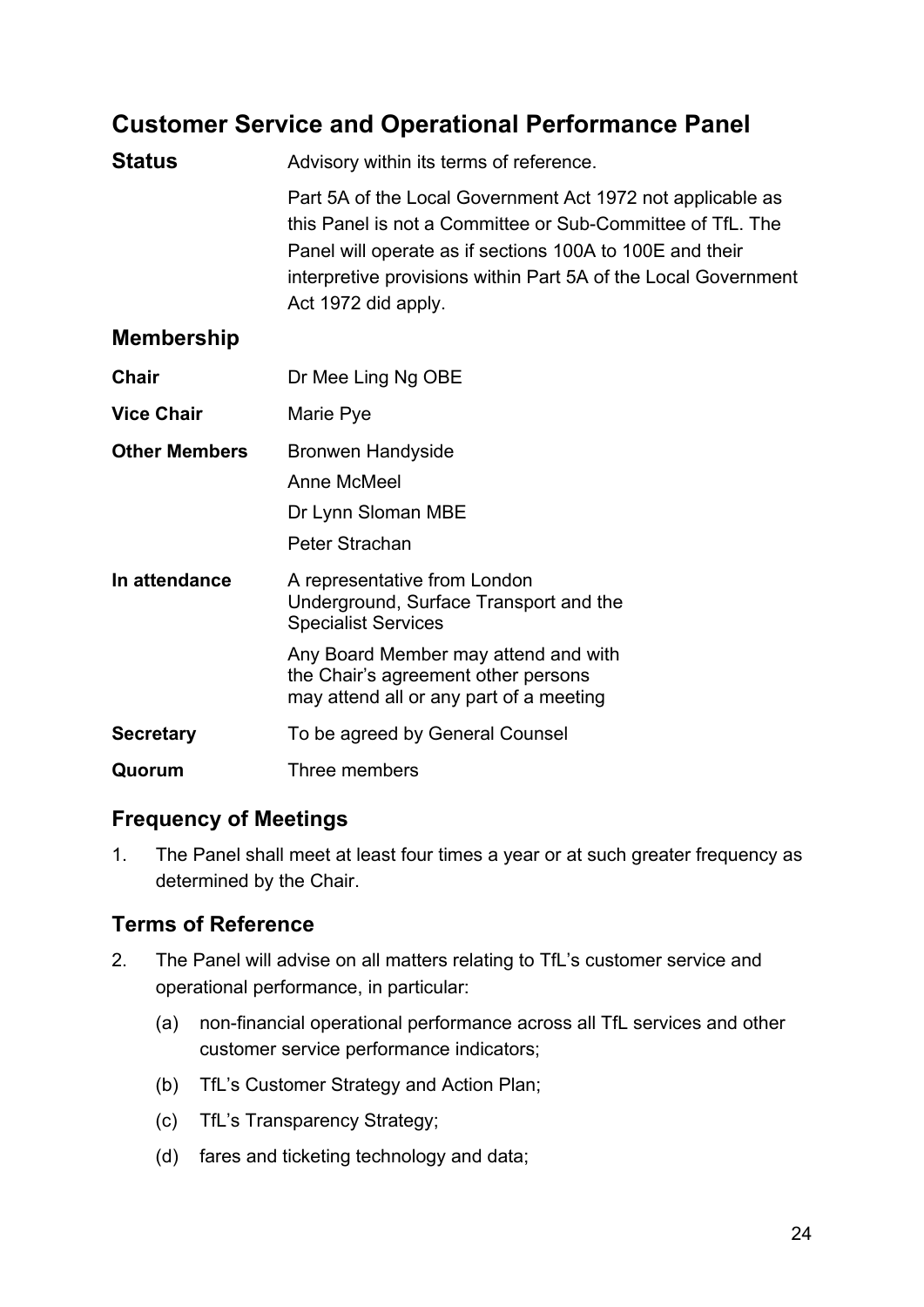- (e) accessible transport, including step free access and assisted travel; and
- (f) enforcement activity relating to Taxis and Private Hire.

#### **Procedure**

- 3. The Panel will report any meeting to the Board at the next ordinary Meeting.
- 4. Where consideration is given by the Panel to a matter with significant financial consequences, a summary of any comments or recommendations (if any) will be provided to the Commissioner and either the Elizabeth Line Committee, Finance Committee or Programmes and Investment Committee as appropriate. Similar reports will also be provided to the Audit and Assurance Committee where a matter of relevance to that Committee is considered.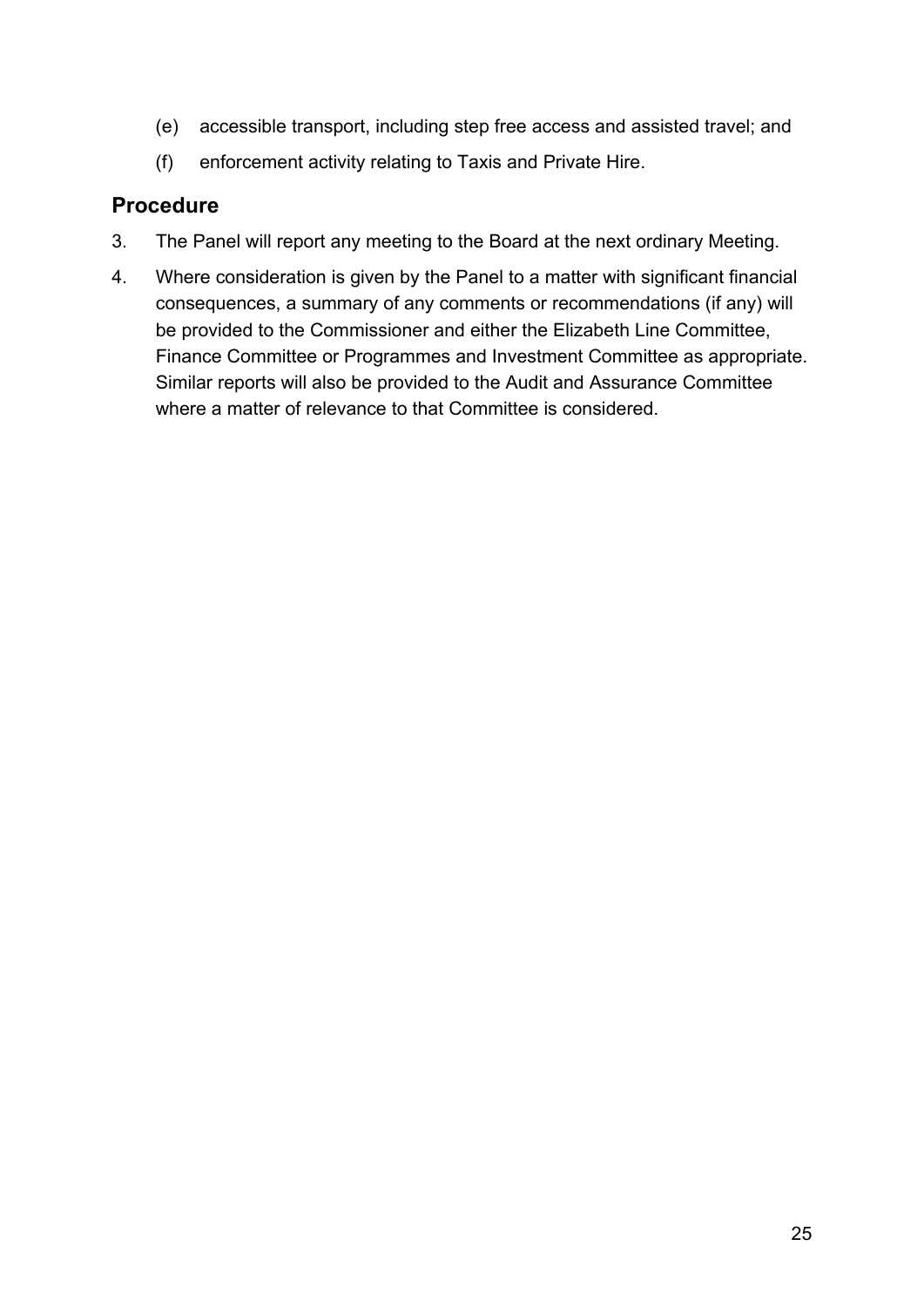# **Safety, Sustainability and Human Resources Panel**

| <b>Status</b>     | Advisory within its terms of reference.                                                                                                                                                                                                                                                                                                         |
|-------------------|-------------------------------------------------------------------------------------------------------------------------------------------------------------------------------------------------------------------------------------------------------------------------------------------------------------------------------------------------|
|                   | Part 5A of the Local Government Act 1972 not applicable as<br>this Panel is not a Committee or Sub-Committee of TfL. The<br>Panel will operate as if sections 100A to 100E and their<br>interpretive provisions within Part 5A of the Local Government<br>Act 1972 did apply.                                                                   |
| <b>Membership</b> |                                                                                                                                                                                                                                                                                                                                                 |
| <b>Chair</b>      | Dr Lynn Sloman MBE                                                                                                                                                                                                                                                                                                                              |
| <b>Vice Chair</b> | Dr Nina Skorupska CBE                                                                                                                                                                                                                                                                                                                           |
| <b>Members</b>    | <b>Kay Carberry CBE</b><br><b>Bronwen Handyside</b><br>Dr Mee Ling Ng OBE<br><b>Mark Phillips</b><br>Marie Pye                                                                                                                                                                                                                                  |
| In attendance     | <b>General Counsel</b><br>A representative from London Underground, Surface<br><b>Transport, Crossrail and the Specialist Services</b><br>Chief Safety, Health and Environment Officer<br><b>Chief People Officer</b><br>Any Board Member may attend and with the Chair's<br>agreement other persons may attend all or any part of a<br>meeting |
| <b>Secretary</b>  | To be agreed by General Counsel                                                                                                                                                                                                                                                                                                                 |
| Quorum            | Three members                                                                                                                                                                                                                                                                                                                                   |

#### **Frequency of Meetings**

1. The Panel will meet at least four times a year or at such greater frequency as determined by the Chair.

#### **Terms of Reference**

- 2. The Panel will advise on all matters relating to safety, sustainability and Human Resources, in particular:
	- (a) health, safety and environment (HSE) matters including compliance and assurance;